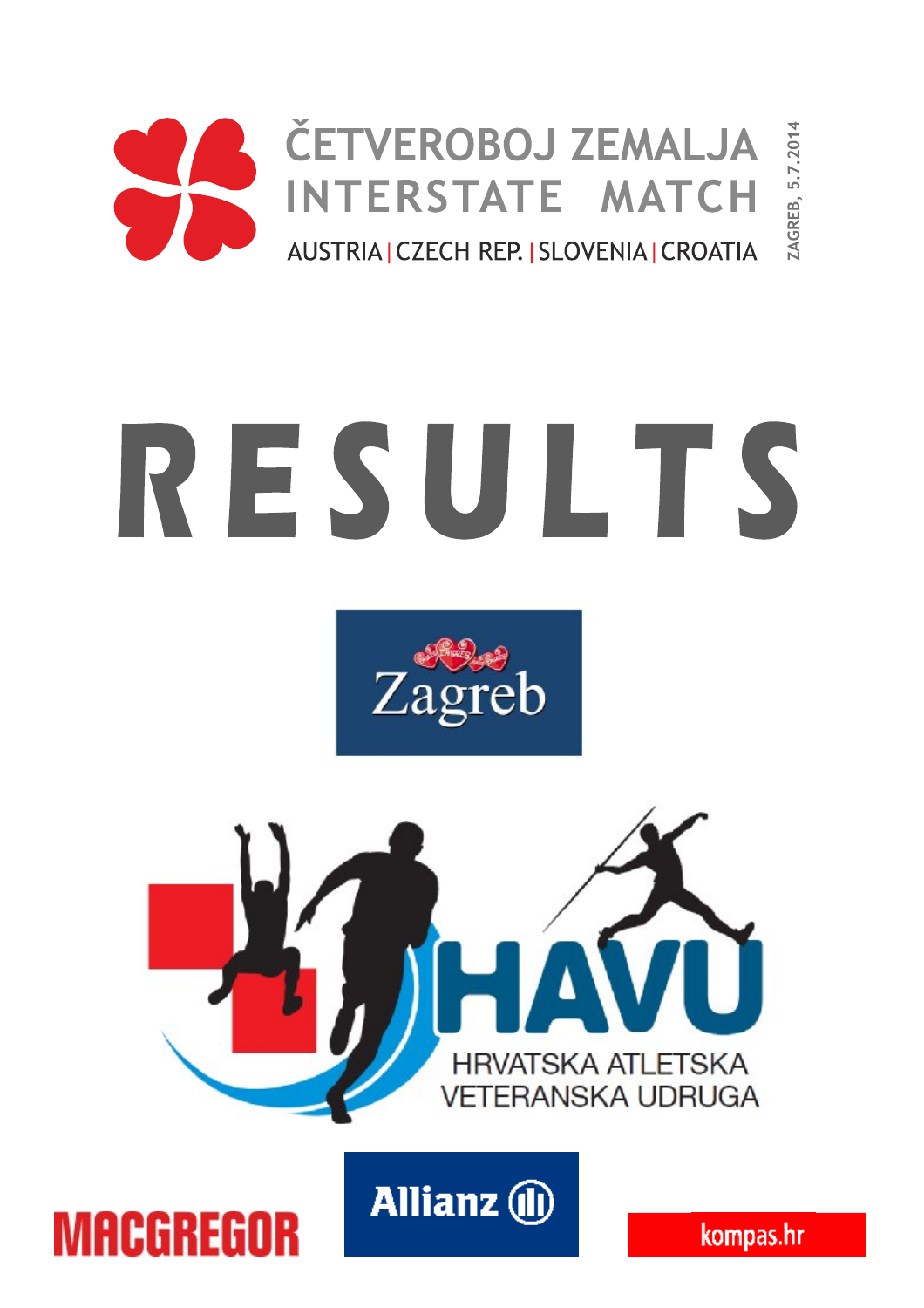| <b>Results</b>   |              |                                                                                                                                                                   |    |           |         |      |                                                                                                                                                              |  |                                                                                                 |  |
|------------------|--------------|-------------------------------------------------------------------------------------------------------------------------------------------------------------------|----|-----------|---------|------|--------------------------------------------------------------------------------------------------------------------------------------------------------------|--|-------------------------------------------------------------------------------------------------|--|
| 100 <sub>m</sub> |              |                                                                                                                                                                   |    |           |         |      |                                                                                                                                                              |  |                                                                                                 |  |
| Bib              |              |                                                                                                                                                                   |    | Category  | Age res | Wind | Result                                                                                                                                                       |  |                                                                                                 |  |
| <b>Women</b>     | <b>Women</b> |                                                                                                                                                                   |    |           |         |      |                                                                                                                                                              |  |                                                                                                 |  |
|                  |              | 50 CZE                                                                                                                                                            |    | W50       |         |      | 13,76                                                                                                                                                        |  |                                                                                                 |  |
|                  |              | 47 CZE                                                                                                                                                            |    | W45       |         |      | 14,20                                                                                                                                                        |  |                                                                                                 |  |
|                  |              | 57 CRO                                                                                                                                                            | G. | W55       |         |      | 15,37                                                                                                                                                        |  |                                                                                                 |  |
|                  |              | <b>65 AUT</b>                                                                                                                                                     |    | W65       |         |      | 16,48                                                                                                                                                        |  |                                                                                                 |  |
|                  |              | 53 SLO                                                                                                                                                            |    | W50       |         |      | 14,99                                                                                                                                                        |  |                                                                                                 |  |
|                  |              | <b>44 AUT</b>                                                                                                                                                     |    | W40       |         |      | 14,17                                                                                                                                                        |  |                                                                                                 |  |
|                  |              | 37 CRO                                                                                                                                                            | ÷. | W35       |         |      | 13,51                                                                                                                                                        |  |                                                                                                 |  |
|                  |              | 61 SLO                                                                                                                                                            |    | W60       |         |      | 17,96                                                                                                                                                        |  |                                                                                                 |  |
|                  |              | Women<br>Athlete<br>Jana FRABŠOVA<br>Erika ZAPALOVA<br>Branka GRAIĆ<br>Karmella MICHLFEIT<br>Zvonka BLATNIK<br>Jasminka HUSIC<br>Ivona JERKOVIĆ<br>Branka KOCUVAN |    | Y Country |         |      | $12,06$ $(-1,2)$<br>$12,74$ $(-1,2)$<br>$12,76$ $(-1,2)$<br>$12,77$ $(-1,2)$<br>$12,84$ $(-1,2)$<br>$13,00$ $(-1,2)$<br>$13,07$ $(-1,2)$<br>$14,43$ $(-1,2)$ |  | Points<br>Start: 17:02<br>1002 8<br>886 7<br>883 6<br>881 5<br>870 4<br>844 3<br>833 2<br>630 1 |  |

| 400 m           |                | Women                |               |           |         |         |               |
|-----------------|----------------|----------------------|---------------|-----------|---------|---------|---------------|
| Rank            | Bib<br>Athlete |                      | Y Country     | Category  | Age res | Result  | <b>Points</b> |
| $400 \text{ m}$ | <b>Women</b>   | Women                |               |           |         |         | Start: 17:30  |
| $\mathbf{1}$ .  |                | Renata NOVOSEL       | <b>46 CRO</b> | Ş.<br>W45 | 55,30   | 1:02,46 | 1020 8        |
| 2.              |                | Ana JERMAN           | 62 SLO        | W60       | 56,21   | 1:13,78 | 990 7         |
| 3.              |                | Jasminka HUSIC       | <b>44 AUT</b> | W40       | 56,70   | 1:03,01 | 974 6         |
| 4.              |                | Erika ZAPALOVA       | 47 CZE        | W45       | 57,09   | 1:05,02 | 961 5         |
| 5.              |                | Zvonka BLATNIK       | 53 SLO        | W50       | 57,95   | 1:09,55 | 934 4         |
| 6.              |                | Senka KOLOVRAT FRLIĆ | 45 CRO        | ÷<br>W45  | 61,77   | 1:09.20 | 817 3         |
| 7.              |                | Annerose ZOLLER      | <b>49 AUT</b> | W45       | 64,38   | 1:14,58 | 742 2         |
| 8.              |                | Miloslava ROČNAKOVA  | 69 CZE        | W65       | 66,62   | 1:35.02 | 680           |

| 1500 m              |     | Women                        |               |           |           |                     |         |              |
|---------------------|-----|------------------------------|---------------|-----------|-----------|---------------------|---------|--------------|
| Rank                | Bib | Athlete                      | Y Country     |           |           | Age res<br>Category | Result  | Points       |
| $1500 \,\mathrm{m}$ |     | <b>Women</b><br><b>Women</b> |               |           |           |                     |         | Start: 18:30 |
|                     | 239 | <b>Miriam STEWARTOVA</b>     | 49 CZE        |           | W45       | 270.22              | 5:11,60 | 975 8        |
| 2.                  | 477 | Michaela ZWERGER             | 47 AUT        |           | W45       | 274,41              | 5:10,74 | 945 7        |
| 3.                  | 510 | Libuše VLACHYNSKA            | 52 CZE        |           | W50       | 278.69              | 5:30,67 | 914 6        |
| 4.                  | 111 | Lidija PAJK                  | 39 SLO        |           | W35       | 303,55              | 5:20,95 | 749 5        |
| 5.                  | 110 | Alexandra KOLLMITZER         | <b>39 AUT</b> |           | W35       | 305,02              | 5:22,50 | 739 4        |
| 6.                  | 724 | Željka BENKO HRIBERSKI       | 41 CRO        | 鑬         | W40       | 349,21              | 6:15.37 | 487 3        |
| 7.                  | 501 | Vanja LENDARO                | 41 SLO        | $\bullet$ | W40       | 353,31              | 6:19,78 | 467 2        |
| 8.                  | 248 | Durdica BOŽIĆ                | 57 CRO        | Q.        | W55       | 373.01              | 7:45,50 | 373 1        |
|                     | 670 | Veronika ERLIĆ               | 38 CRO        | 鑬         | IK<br>W35 | 319,47              | 5:35,01 |              |



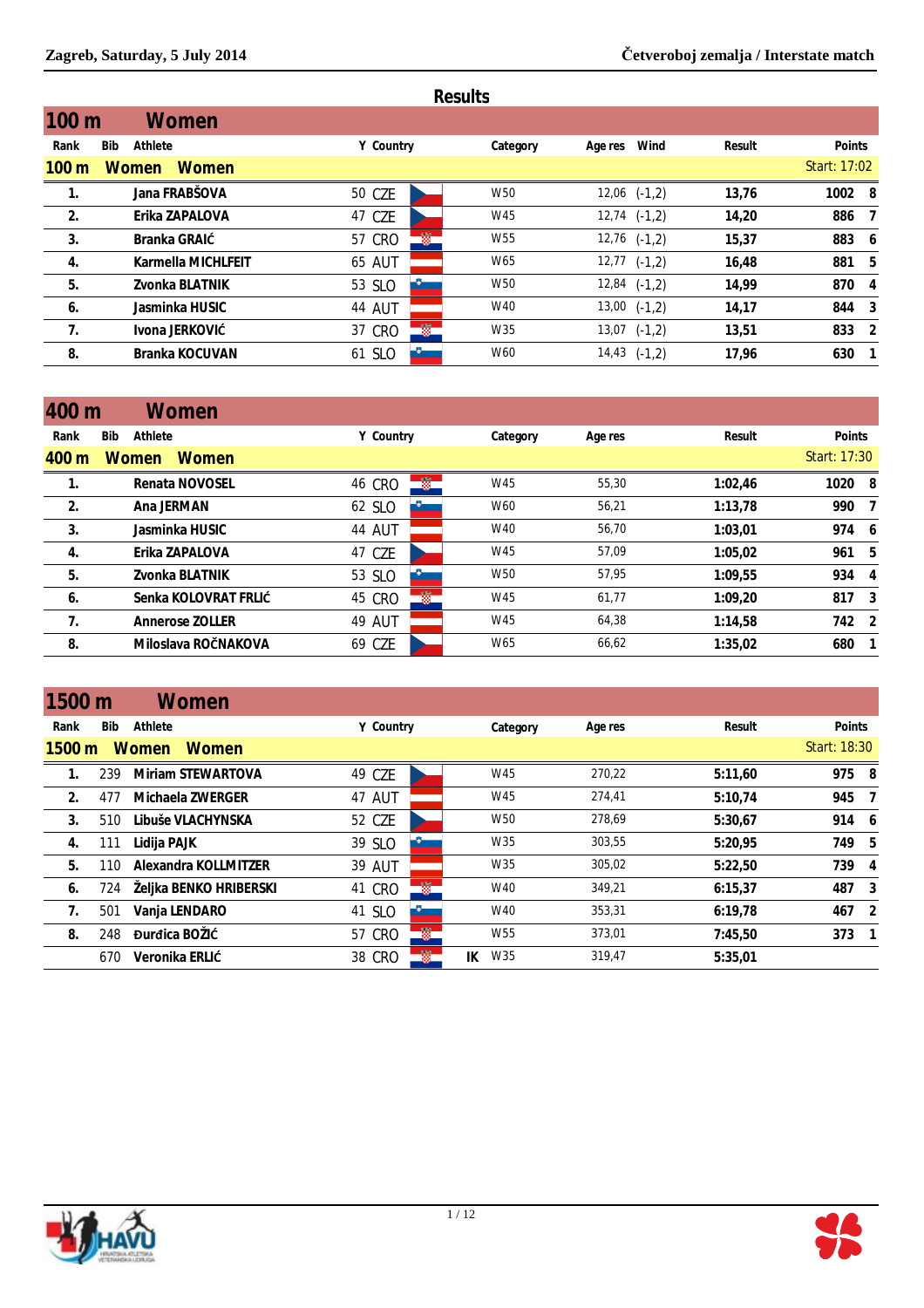|                |                                         |                        | Results   |         |        |              |
|----------------|-----------------------------------------|------------------------|-----------|---------|--------|--------------|
|                | Long Jump Women                         |                        |           |         |        |              |
| Rank           | Bib Athlete                             | Y Country              | Category  | Age res | Result | Points       |
|                | Long Jump Women Women                   |                        |           |         |        | Start: 18:30 |
| $\mathbf{1}$ . | <b>Marianne MAIER</b>                   | <b>71 AUT</b>          | W70       | 6,47    | 3,58   | 1089 8       |
|                | $\mathbf{x}$<br>$\mathbf x = \mathbf x$ | x 3,55 3,58            |           |         |        |              |
| 2.             | Renata NOVOSEL                          | $\mathbb{R}$<br>46 CRO | W45       | 6,26    | 4,97   | 1043 7       |
|                | x 4,92 4,89 4,96 4,97 4,66              |                        |           |         |        |              |
| 3.             | Mojca BREGANSKI                         | 44 SLO <b>P</b>        | W40       | 6,04    | 4.93   | 996 6        |
|                | 4,70 4,71 4,81 4,93 4,77 4,71           |                        |           |         |        |              |
| 4.             | Desa ČALASAN                            | 44 SLO                 | W40       | 5,83    | 4,76   | 951 5        |
|                | 4,60 4,76 4,48 4,44 3,57                | $\mathbf{x}$           |           |         |        |              |
| 5 <sub>1</sub> | <b>Renate SCHADEN</b>                   | <b>75 AUT</b>          | W75       | 5,74    | 3,00   | 931 4        |
|                | 2,97 3,00 2,97 2,84                     | x 2,96                 |           |         |        |              |
| 6.             | Zuzana PUMPRLOVA                        | 53 CZE                 | W50       | 5,68    | 4,07   | 919 3        |
|                | 4,07 3,96 3,97                          |                        |           |         |        |              |
| 7.             | Alena RYCHNOVA                          | 47 CZE                 | W45       | 5,06    | 3.96   | 787 2        |
|                | x 3,68 3,96 3,93 3,83                   |                        |           |         |        |              |
| 8.             | Dragana CIGANOVIĆ                       | 36 CRO                 | W35       | 5,05    | 4,63   | 785 1        |
|                | 4,49 4,63 4,61 4,60 4,48 3,34           |                        |           |         |        |              |
|                | Annerose ZOLLER                         | <b>49 AUT</b>          | W45<br>IK | 5,78    | 4,39   |              |
|                | 4, 17 4, 21 4, 39 4, 27                 | $\mathbf x$<br>x       |           |         |        |              |
|                | Dana DVORAKOVA                          | 42 CZE                 | IK W40    | 4,62    | 3,88   |              |
|                | 3,78 x 3,88                             |                        |           |         |        |              |
|                | <b>Herta VIERTBAUER</b>                 | <b>68 AUT</b>          | W65<br>IK | 5,45    | 3,15   |              |
|                | $2,55$ $3,15$ x                         |                        |           |         |        |              |

#### **High Jump Women**

|                | .   |                                     |                                |          |         |        |              |
|----------------|-----|-------------------------------------|--------------------------------|----------|---------|--------|--------------|
| Rank           | Bib | Athlete                             | Y Country                      | Category | Age res | Result | Points       |
|                |     | High Jump Women Women               |                                |          |         |        | Start: 15:30 |
| $\mathbf{1}$ . |     | Marjeta ČAD                         | 66 SLO $\Box$                  | W65      | 1,86    | 1,18   | 1060 8       |
|                |     | 109/o 112/o 115/xo 118/xo 121/xxx   |                                |          |         |        |              |
| 2.             |     | <b>Berta TISCHLINGER</b>            | <b>79 AUT</b>                  | W75      | 1,80    | 0,97   | 1000 7       |
|                |     | 85/o 88/o 91/xo 94/o 97/xxo 100/xxx |                                |          |         |        |              |
| 3.             |     | Zuzana PUMPRLOVA                    | 53 CZE                         | W50      | 1,71    | 1,27   | 911 6        |
|                |     | 115/o 118/o 121/o 124/o             | 127/xxo<br>130/xxx             |          |         |        |              |
| 4.             |     | Irena VLAHINIĆ                      | 屬<br>38 CRO                    | W35      | 1,70    | 1,52   | 901 5        |
|                |     | 130/o 136/o 142/xo 148/o            | 152/xo<br>155/xxx              |          |         |        |              |
| 5.             |     | Blanka VYKYDALOVA                   | 58 CZE                         | W55      | 1,69    | 1,18   | 891 4        |
|                |     | 109/o 112/o 115/o 118/o             | 121/xxx                        |          |         |        |              |
| 6.             |     | Mira PUHAR                          | <b>Syries</b><br>76 SLO        | W75      | 1,68    | 0,94   | 881 3        |
|                |     | 85/o 88/o 91/o 94/o 97/xxx          |                                |          |         |        |              |
| 7 <sub>1</sub> |     | Ana MRČIĆ                           | $\Rightarrow$<br><b>46 CRO</b> | W45      | 1,68    | 1,36   | 881 2        |
|                |     | $127/c$ $130/c$<br>133/o 136/o      | 139/xxx                        |          |         |        |              |
| 8.             |     | Annerose ZOLLER                     | 49 AUT                         | W45      | 1,55    | 1,21   | 754 1        |
|                |     | 112/o 115/o 118/o 121/o             | $124$ /xxx                     |          |         |        |              |
|                |     |                                     |                                |          |         |        |              |



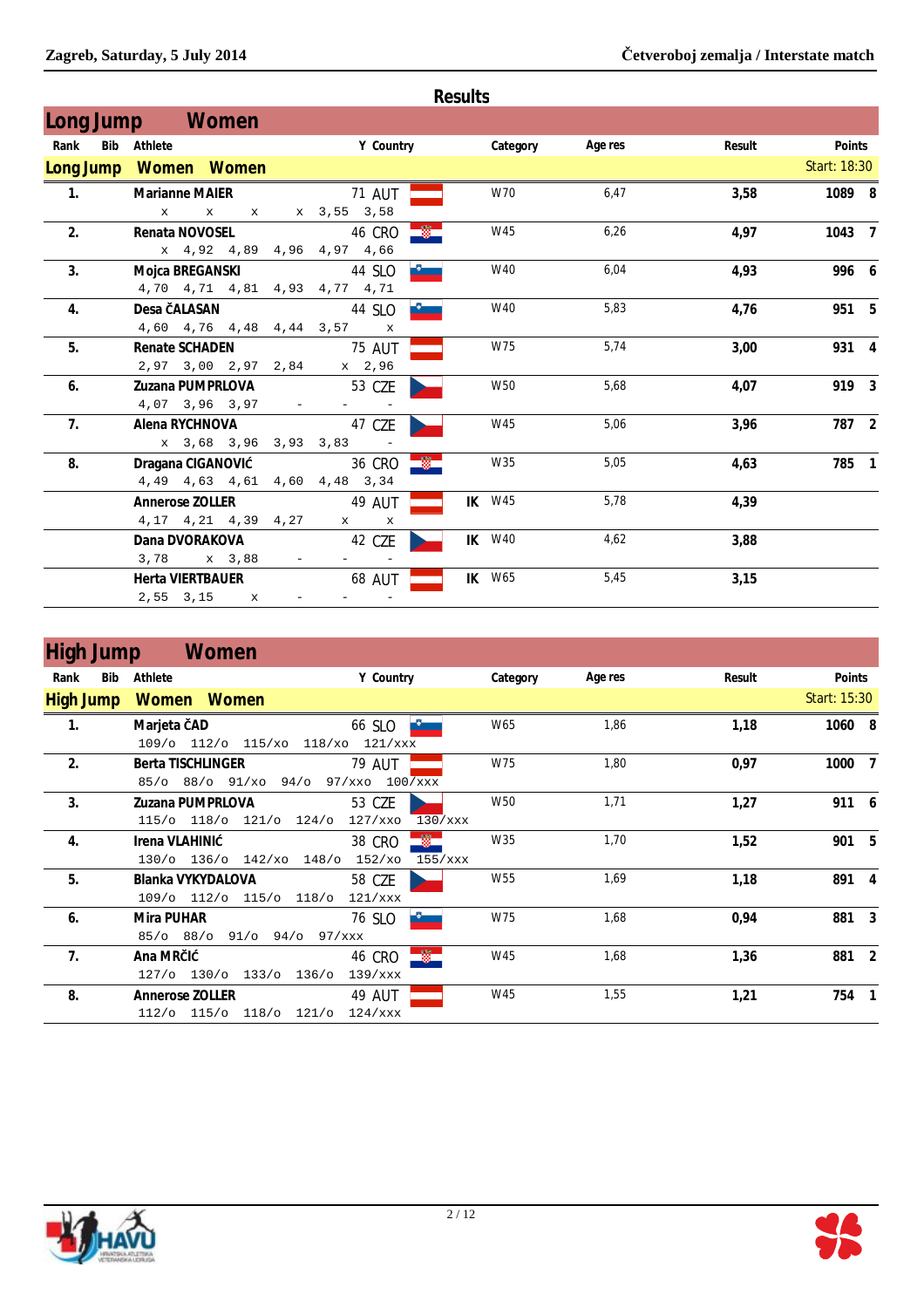|                | Results                              |                                   |           |         |        |              |  |  |  |  |  |  |
|----------------|--------------------------------------|-----------------------------------|-----------|---------|--------|--------------|--|--|--|--|--|--|
|                | Women<br>Triple Jump                 |                                   |           |         |        |              |  |  |  |  |  |  |
| Rank           | Bib Athlete                          | Y Country                         | Category  | Age res | Result | Points       |  |  |  |  |  |  |
|                | Triple Jump Women Women              |                                   |           |         |        | Start: 16:45 |  |  |  |  |  |  |
| $\mathbf{1}$ . | Ana MRČIĆ                            | $-\frac{1}{2}$<br><b>46 CRO</b>   | W45       | 13,08   | 10,67  | 1001 8       |  |  |  |  |  |  |
|                | $10, 31$ $10, 21$ $10, 44$ $10, 43$  | 10,62<br>10,67                    |           |         |        |              |  |  |  |  |  |  |
| 2.             | Jaroslava VANEČKOVA                  | 37 CZE                            | W35       | 12,48   | 11,77  | 938 7        |  |  |  |  |  |  |
|                | 11,77 11,42 11,51 11,59              | 11,38<br>$\mathbf{x}$             |           |         |        |              |  |  |  |  |  |  |
| 3.             | Mojca BREGANSKI                      | 44 SLO                            | W40       | 11,76   | 9,91   | 864 6        |  |  |  |  |  |  |
|                | $9,46$ 9,66<br>9,76<br>9,91          | 9,70                              |           |         |        |              |  |  |  |  |  |  |
| 4.             | Brigitta HESCH                       | 35 AUT                            | W35       | 11, 13  | 10,85  | 800 5        |  |  |  |  |  |  |
|                | 10,85 10,73                          |                                   |           |         |        |              |  |  |  |  |  |  |
| 5.             | Alena RYCHNOVA                       | 47 CZE                            | W45       | 10,99   | 8,82   | 786 4        |  |  |  |  |  |  |
|                | 8,18 8,82<br>8,47<br>$\mathbf x$     | 8,58<br>8,72                      |           |         |        |              |  |  |  |  |  |  |
| 6.             | Ana PEČEK                            | $\bullet$ and $\bullet$<br>46 SLO | W45       | 10,82   | 8,83   | 768 3        |  |  |  |  |  |  |
|                | 8,59<br>8,48<br>8,73<br>8,83         | 8,54<br>8,63                      |           |         |        |              |  |  |  |  |  |  |
| 7.             | <b>Birgit KREISLER</b>               | 35 AUT                            | W35       | 10,78   | 10,51  | 764 2        |  |  |  |  |  |  |
|                | 10,09 10,51 10,41<br>$\mathbf x$     | 10,05<br>$\mathbf x$              |           |         |        |              |  |  |  |  |  |  |
| 8.             | Dragana CIGANOVIĆ                    | $\mathscr{R}$<br>36 CRO           | W35       | 9,75    | 9,35   | 660 1        |  |  |  |  |  |  |
|                | 9,13<br>8,81<br>9,35<br>$\mathbf{x}$ |                                   |           |         |        |              |  |  |  |  |  |  |
|                | Dana DVORAKOVA                       | 42 CZE                            | W40<br>IK | 10,59   | 9,21   |              |  |  |  |  |  |  |
|                | 8,83<br>9,21<br>8,58<br>8,87         | 9,04<br>8,90                      |           |         |        |              |  |  |  |  |  |  |

| <b>Pole Vault</b> |     | Women                       |             |            |                      |                     |         |        |              |  |
|-------------------|-----|-----------------------------|-------------|------------|----------------------|---------------------|---------|--------|--------------|--|
| Rank              | Bib | Athlete                     |             | Y Country  |                      | Category            | Age res | Result | Points       |  |
| <b>Pole Vault</b> |     | Women<br>Women              |             |            |                      |                     |         |        | Start: 15:30 |  |
| 1.                |     | Ivona JERKOVIĆ              |             | 37 CRO     | $-\frac{m}{2}$       | W35                 | 3,93    | 3,50   | 922 8        |  |
|                   |     | $310$ /o $330$ /o<br>340/xo | $350/x$ o   | $360$ /xxx |                      |                     |         |        |              |  |
| 2.                |     | <b>Brigitta HESCH</b>       |             | 35 AUT     |                      | W35                 | 3,92    | 3,60   | 919 7        |  |
|                   |     | 350/o 370/xxx               |             |            |                      |                     |         |        |              |  |
| 3.                |     | Ana PEČEK                   |             | 46 SLO     |                      | W45                 | 3,21    | 2,50   | 703 6        |  |
|                   |     | 200/xo 220/o 230/o          | $240/$ o    | 250/xxo    |                      | 260/xxx             |         |        |              |  |
| $\overline{4}$ .  |     | Jaroslava VANEČKOVA         |             | 37 CZE     |                      | W35                 | 2,58    | 2,30   | 514 5        |  |
|                   |     | 150/o 170/o 190/xo 200/o    |             | $210/$ o   | 220/°                | $230$ /0 $240$ /xxx |         |        |              |  |
| 5.                |     | <b>Birgit KREISLER</b>      |             | 35 AUT     |                      | W35                 | 2,29    | 2,10   | 429 4        |  |
|                   |     | 150/o 160/o<br>170/xo 180/o |             | $190/$ o   | $200$ /o             | $210/0$ 220/xxx     |         |        |              |  |
| 6.                |     | Alena SVITAKOVA             |             | 49 CZE     |                      | W45                 | 2,28    | 1,70   | 426 3        |  |
|                   |     | 150/o 160/o<br>170/o        | $180 /$ xxx |            |                      |                     |         |        |              |  |
| 7 <sub>1</sub>    |     | Erika PIRNAT                |             | 38 SLO     | <b>Participation</b> | W35                 | 1,94    | 1,70   | 326 2        |  |
|                   |     | 160/o<br>170/o<br>$150$ /o  | 180/xxx     |            |                      |                     |         |        |              |  |
|                   |     |                             |             |            |                      |                     |         |        |              |  |

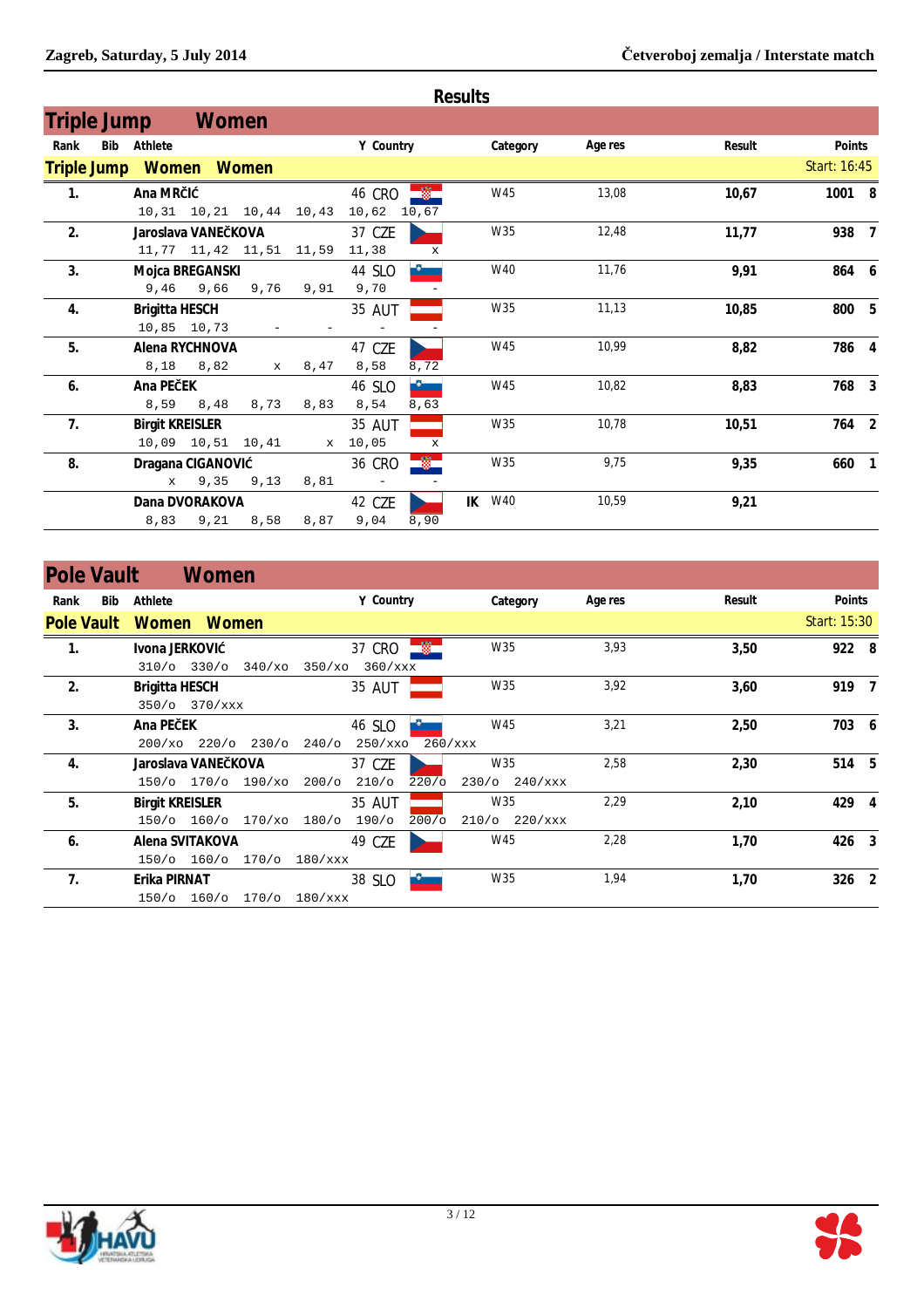|                 | <b>Results</b> |                        |              |                   |       |               |                                  |          |         |               |              |  |
|-----------------|----------------|------------------------|--------------|-------------------|-------|---------------|----------------------------------|----------|---------|---------------|--------------|--|
| <b>Shot Put</b> |                |                        | Women        |                   |       |               |                                  |          |         |               |              |  |
| Rank            | Bib            | Athlete                |              |                   |       | Y Country     |                                  | Category | Age res | Result        | Points       |  |
| <b>Shot Put</b> |                | Women Women            |              |                   |       |               |                                  |          |         |               | Start: 16:15 |  |
| $\mathbf{1}$ .  |                | <b>Marianne MAIER</b>  |              |                   |       | <b>71 AUT</b> |                                  | W70      | 22,10   | 10,19 3kg     | 1303 8       |  |
|                 |                |                        |              | 10,09 10,08 10,10 | 10,19 | 10,04         | X                                |          |         |               |              |  |
| 2.              |                | Jarmila KLIMEŠOVA      |              |                   |       | 66 CZE        |                                  | W65      | 18,59   | 9,83 3kg      | 1089 7       |  |
|                 |                | 8,85                   | 8,99         | 9,08              | 9,27  | 9,83          | $\mathbf{x}$                     |          |         |               |              |  |
| 3.              |                | Miloslava ROČNAKOVA    |              |                   |       | 69 CZE        |                                  | W65      | 15,58   | 7,59 3kg      | 907 6        |  |
|                 |                | 6,31                   | $\mathbf{x}$ | 6, 25             | 6,72  | 7,59          | $\mathbf{x}$                     |          |         |               |              |  |
| 4.              |                | <b>Mira PUHAR</b>      |              |                   |       | 76 SLO        | $\bullet$ . The set of $\bullet$ | W75      | 14,72   | 5,92 2kg      | 855 5        |  |
|                 |                | 5,73                   | 5,27         | 5,83              | 5,90  | 5,81          | 5,92                             |          |         |               |              |  |
| 5.              |                | Marija SRAGA           |              |                   |       | 78 CRO        | $-\frac{1}{2}$                   | W75      | 14,54   | 5,53 2kg      | 844 4        |  |
|                 |                | 5,34                   | 5,52         | 4,95              | 5,46  | 5,53          | 5,43                             |          |         |               |              |  |
| 6.              |                | Silva HOČEVAR TRONTELJ |              |                   |       | 70 SLO        |                                  | W70      | 13,21   | $6,27$ 3 $kg$ | 764 3        |  |
|                 |                | 5,83                   | 5,66         | 6, 27             | 5,65  | 5,88          | 5,91                             |          |         |               |              |  |
| 7 <sub>1</sub>  |                | Slavica GRGURIĆ PAJNIĆ |              |                   |       | 58 CRO        | $\mathbb{R}^+$                   | W55      | 13,19   | 8,68 3kg      | 762 2        |  |
|                 |                | 8,15                   | 8,19         | 8,68              | 8,42  | 8,38          | 7,78                             |          |         |               |              |  |
| 8.              |                | Elfi ALBIN             |              |                   |       | 53 AUT        |                                  | W50      | 11,35   | 8,57 3kg      | 651 1        |  |
|                 |                | 8, 30                  | 8,11         | $\mathbf x$       | 8,35  | 8,57          | 8,10                             |          |         |               |              |  |

| <b>Discus</b>  |             | Women                    |                                   |              |   |                     |              |    |          |         |             |              |  |
|----------------|-------------|--------------------------|-----------------------------------|--------------|---|---------------------|--------------|----|----------|---------|-------------|--------------|--|
| Rank           | Bib Athlete |                          |                                   |              |   | Y Country           |              |    | Category | Age res | Result      | Points       |  |
| <b>Discus</b>  |             | Women Women              |                                   |              |   |                     |              |    |          |         |             | Start: 15:00 |  |
| $\mathbf{1}$ . |             | <b>Berta TISCHLINGER</b> |                                   |              |   | <b>79 AUT</b>       |              |    | W75      | 44,54   | 16,190,75kg | 787 8        |  |
|                |             | $16, 19$ x               |                                   | $\mathbf x$  | x | $\mathbf x$         |              |    |          |         |             |              |  |
| 2.             |             | Zdenka PLESAROVA         |                                   |              |   | 56 CZE              |              |    | W55      | 43,54   | 27,76 1kg   | 769 7        |  |
|                |             |                          |                                   |              |   | 27,74               | 27,76        |    |          |         |             |              |  |
| 3 <sub>1</sub> | Marjeta ČAD |                          |                                   |              |   | 66 SLO $\Box$       |              |    | W65      | 42,68   | 21,31 1kg   | 753 6        |  |
|                |             |                          |                                   | $\mathbf{x}$ |   | 21,31               |              |    |          |         |             |              |  |
| 4.             | Elfi ALBIN  |                          |                                   |              |   | <b>53 AUT</b>       |              |    | W50      | 40,20   | 27,56 1kg   | 708 5        |  |
|                |             |                          |                                   |              |   |                     | $-27,56$     |    |          |         |             |              |  |
| 5.             |             | Daniela ŠKOPKOVA         |                                   |              |   | 65 CZE              |              |    | W65      | 38,81   | 18,90 1kg   | 683 4        |  |
|                |             |                          |                                   |              |   | 18,90               | $\mathbf{x}$ |    |          |         |             |              |  |
| 6.             |             | Slavica GRGURIĆ PAJNIĆ   |                                   |              |   | 58 CRO <u>- 號 -</u> |              |    | W55      | 35,43   | 21,50 1kg   | 621 3        |  |
|                |             |                          | $\mathbf{x}$                      |              |   | $\sim$              | 21,50        |    |          |         |             |              |  |
| 7 <sub>1</sub> |             | Silva HOČEVAR TRONTELJ   |                                   |              |   | 70 SLO              |              |    | W70      | 32,73   | 14,84 1kg   | 572 2        |  |
|                |             |                          |                                   |              |   |                     | $-14,84$     |    |          |         |             |              |  |
| 8.             |             | Lana MILIVOJEVIĆ         |                                   |              |   | 37 CRO <b>WE</b>    |              |    | W35      | 24,41   | 24,41 1kg   | 421 1        |  |
|                |             |                          | $x = 24, 41$                      |              | X | X                   | X            |    |          |         |             |              |  |
|                |             | Elisabeth KLOTZMANN      |                                   |              |   | 67 AUT              |              | IK | W65      | 43,49   | 21,18 1kg   |              |  |
|                |             | $\mathbf{x}$             | <b>Contract Contract Contract</b> | x            |   | 21,18               | $\mathbf{x}$ |    |          |         |             |              |  |

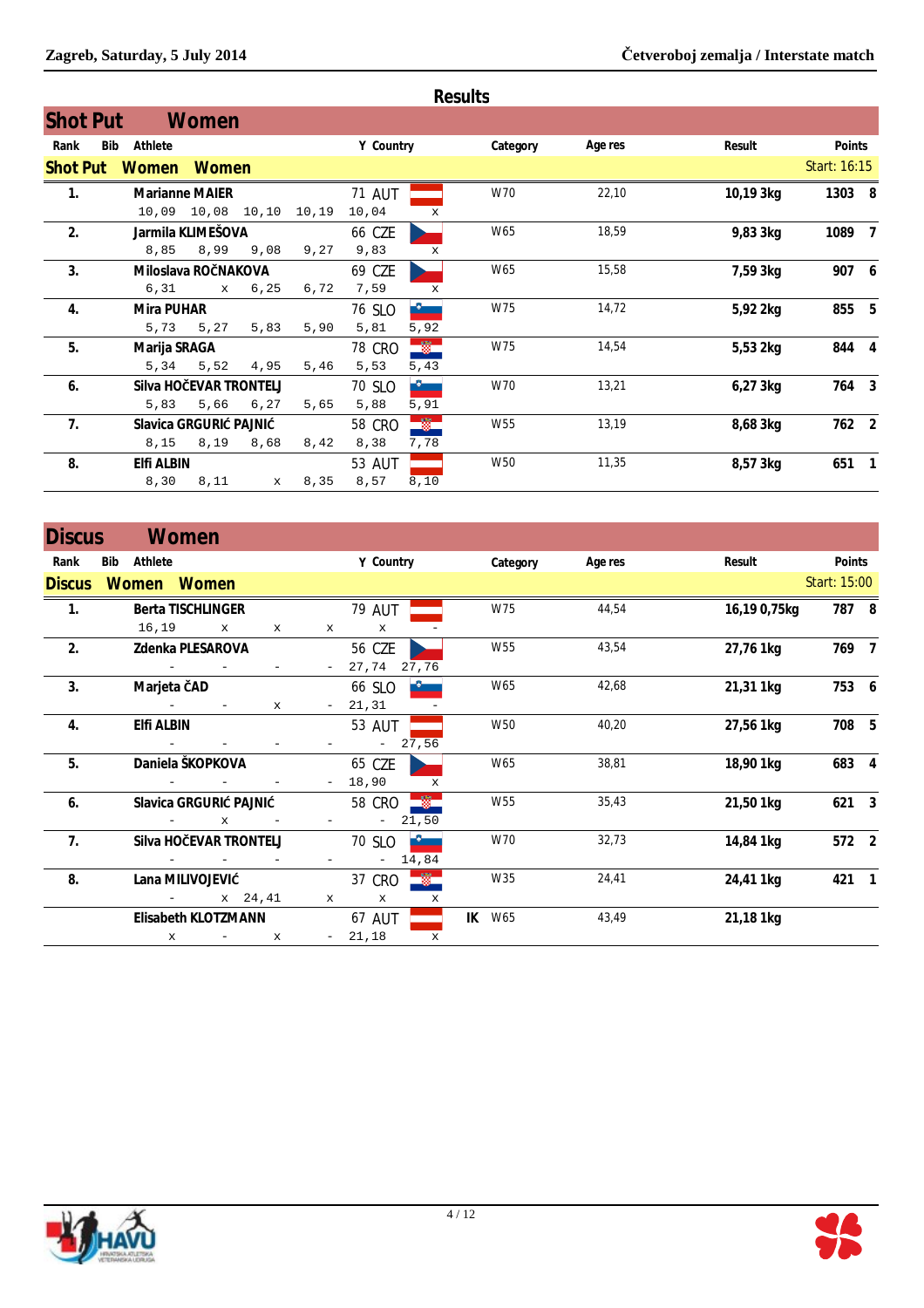|                |                    |                            |               |    | <b>Results</b> |         |            |               |  |
|----------------|--------------------|----------------------------|---------------|----|----------------|---------|------------|---------------|--|
| <b>Javelin</b> |                    | Women                      |               |    |                |         |            |               |  |
| Rank           | Bib<br>Athlete     |                            | Y Country     |    | Category       | Age res | Result     | <b>Points</b> |  |
| Javelin        | <b>Women</b>       | <b>Women</b>               |               |    |                |         |            | Start: 17:30  |  |
| 1.             |                    | Jarmila KLIMEŠOVA          | 66 CZE        |    | W65            | 65,25   | 29,76 400g | 1153 8        |  |
| 2.             |                    | Desa ČALASAN               | 44 SLO        |    | W40            | 51,19   | 34,85 600g | 897 7         |  |
| 3.             |                    | Daniela ŠKOPKOVA           | 65 CZE        |    | W65            | 46,53   | 21,80 400g | 813 6         |  |
| 4.             |                    | <b>Renate SCHADEN</b>      | <b>75 AUT</b> |    | W75            | 45,92   | 16,66 400g | 802 5         |  |
| 5.             |                    | Magdalena KULNIK           | 37 AUT        |    | W35            | 35,95   | 29,25 600g | 622 4         |  |
| 6.             |                    | Melita BOGATEC-MILIVOJEVIĆ | <b>68 CRO</b> | Q. | W65            | 35,82   | 15,51 400g | 620 3         |  |
| 7.             |                    | Lana MILIVOJEVIĆ           | 37 CRO        | 覆  | W35            | 33,67   | 27,39 600g | 581 2         |  |
| 8.             | Lidija PAJK<br>111 |                            | 39 SLO        |    | W35            | 20,75   | 16,05 600g | 350 1         |  |
|                |                    |                            |               |    |                |         |            |               |  |

| <b>Hammer</b>  | Women                       |              |                                |           |         |           |              |
|----------------|-----------------------------|--------------|--------------------------------|-----------|---------|-----------|--------------|
| Rank           | Bib Athlete                 |              | Y Country                      | Category  | Age res | Result    | Points       |
| <b>Hammer</b>  | Women Women                 |              |                                |           |         |           | Start: 10:00 |
| $\mathbf{1}$ . | Zdenka PLESAROVA            |              | 56 CZE                         | W55       | 49,09   | 36,96 3kg | 757 8        |
|                | 36,14                       |              | 36,96                          |           |         |           |              |
| 2.             | Sabrina PLAMMER             |              | <b>59 AUT</b>                  | W55       | 48,12   | 34,13 3kg | 741 7        |
|                | 32,43                       |              | $-34,13$                       |           |         |           |              |
| 3.             | Jana ČAPKOVA                |              | 40 CZE                         | W40       | 42,05   | 37,75 4kg | 644 6        |
|                | 37,58                       |              | 37,75                          |           |         |           |              |
| 4.             | Elisabeth KLOTZMANN         |              | 67 AUT                         | W65       | 41,80   | 25,27 3kg | 640 5        |
|                | 20,99                       |              | $x = 25, 27$                   |           |         |           |              |
| 5.             | Zvezdana KRŽIČ              |              | 66 SLO $\Box$                  | W65       | 40,97   | 25,28 3kg | 627 4        |
|                | $\mathbf{x}$<br>$\mathbf x$ | $\mathbf{x}$ | 25,28                          |           |         |           |              |
| 6.             | Sabina KREBELJ              |              | 37 SLO<br><b>Participation</b> | W35       | 38,44   | 36,59 4kg | 586 3        |
|                | 35,14                       |              | 36,59                          |           |         |           |              |
| 7 <sub>1</sub> | Sandra ŠARIĆ                |              | 還<br>46 CRO                    | W45       | 29,31   | 23,33 4kg | 441 2        |
|                | $\mathbf{x}$                |              | 23,33<br>x                     |           |         |           |              |
| 8.             | Ivana SRAGA                 |              | $-\frac{20}{36}$<br>47 CRO     | W45       | 22,57   | 17,60 4kg | 333 1        |
|                | 17,11<br>$\mathbf x$        | $-17,60$     | x<br>x                         |           |         |           |              |
|                | Alena BOUCHNEROVA           |              | 40 CZE                         | IK<br>W40 | 39,64   | 35,58 4kg |              |
|                | 35,58<br>$\mathbf{x}$       | 30,03        | 29,14<br>$\mathbf{x}$          |           |         |           |              |

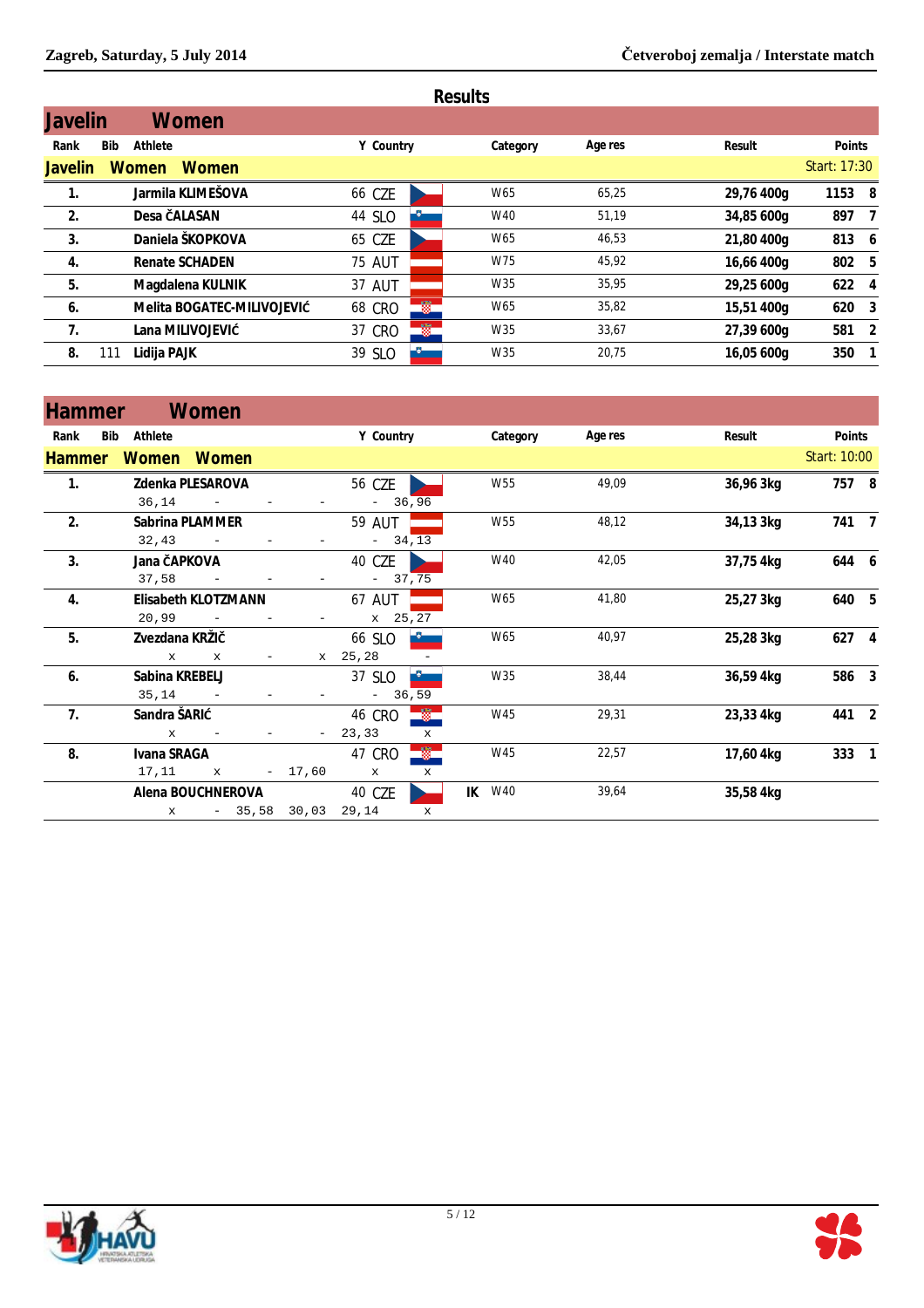|                |     |                |                            |                            |                               |               |                           | <b>Results</b> |         |                   |                |
|----------------|-----|----------------|----------------------------|----------------------------|-------------------------------|---------------|---------------------------|----------------|---------|-------------------|----------------|
| Weight         |     |                | Women                      |                            |                               |               |                           |                |         |                   |                |
| Rank           | Bib | Athlete        |                            |                            |                               | Y Country     |                           | Category       | Age res | Result            | Points         |
|                |     |                | Weight Women Women         |                            |                               |               |                           |                |         |                   | Start: 18:30   |
| $\mathbf{1}$ . |     | Jana ČAPKOVA   |                            |                            |                               | 40 CZE        |                           | W40            | 16,56   | 11,80 9,08kg      | 8              |
|                |     |                | 11,80 9,69                 | 11,57 10,75                |                               | 11,01         | $\mathbf{x}$              |                |         |                   |                |
| 2.             |     | Erika PIRNAT   |                            |                            |                               | 38 SLO        |                           | W35            | 16,43   | 12,05 9,08kg      | 7              |
|                |     |                | 10,77 10,68 9,93 10,73     |                            |                               | 12,05         | X                         |                |         |                   |                |
| 3.             |     |                | Sabrina PLAMMER            |                            |                               | <b>59 AUT</b> |                           | W55            | 15,50   | 10,43 7,26kg      | 6              |
|                |     | 10,43          |                            | $\mathbf x$<br>$\mathbf x$ | 9,59                          | 9,33          | 9,91                      |                |         |                   |                |
| 4.             |     |                | Elisabeth KLOTZMANN        |                            |                               | <b>67 AUT</b> |                           | W65            | 15,26   | 11,28 5,45kg      | 5              |
|                |     |                | x 9,83 10,80               |                            | $\mathbf{x}$ and $\mathbf{x}$ |               | x 11,28                   |                |         |                   |                |
| 5.             |     | Sabina KREBELJ |                            |                            |                               | 37 SLO        | i e contro                | W35            | 13,80   | 10,27 9,08kg      | 4              |
|                |     |                | $x = 10,00$                | $\mathbf{x}$               | 9,48                          | 10,19 10,27   |                           |                |         |                   |                |
| 6.             |     |                | Alena BOUCHNEROVA          |                            |                               | 40 CZE        |                           | W40            | 13, 13  | 9,35 9,08kg       | 3              |
|                |     | 9,35           | $\mathbf{x}$               | $\mathbf x$                | 7,72                          | 7,82          | 8,74                      |                |         |                   |                |
| 7 <sub>1</sub> |     | Marija SRAGA   |                            |                            |                               | 78 CRO        | $\overline{\mathbf{z}}$ . | W75            | 10,86   | 6,82 5,45kg       | $\overline{2}$ |
|                |     | 6,27           | 5,92                       | 6,66                       | 6,77                          | 6,49          | 6,82                      |                |         |                   |                |
| 8.             |     |                | Melita BOGATEC-MILIVOJEVIĆ |                            |                               | 68 CRO        | $-\frac{m}{2}$            | W65            | 10,20   | 7,43 5,45kg       | 1              |
|                |     |                | $6,00$ $7,34$ $7,43$       |                            | 6,78                          | $\mathbf x$   | 6,89                      |                |         |                   |                |
|                |     |                | Zdenka PLESAROVA           |                            |                               | 56 CZE        |                           | W55<br>IK      |         | <b>DNS 7,26kg</b> |                |

| 4 x 100 m                |     |         | Women                                                                                           |    |              |
|--------------------------|-----|---------|-------------------------------------------------------------------------------------------------|----|--------------|
| $4 \times 100 \text{ m}$ |     | Women   | <b>Women</b>                                                                                    |    | Start: 19:31 |
| Rank                     | BIB | Country |                                                                                                 |    | Result       |
| 1.                       |     |         | Czech Republic I                                                                                |    | 55,40        |
|                          |     |         | Erika Zapalova (66), Alena Rychnova (66), Dana Dvorakova (71), Jana Frabšova (64)               |    |              |
| $\overline{2}$ .         |     |         | Austria                                                                                         |    | 55,60        |
|                          |     |         | Jasminka Husic (70), Birgit Kreisler (79), Brigitta Hesch (79), Marianne Maier (42)             |    |              |
| 3.                       |     |         | Croatia                                                                                         |    | 55,73        |
|                          |     |         | Branka Graić (56), Renata Novosel (67), Senka Kolovrat Frlić (69), Ivona Jerković (76)          |    |              |
| 4.                       |     |         | Slovenia                                                                                        |    | 57,81        |
|                          |     |         | Mojca Breganski (69), Ana Jerman (52), Lidija Pajk (75), Desa Čalasan (70)                      |    |              |
|                          |     |         | Czech Republic II                                                                               | IK | 59,84        |
|                          |     |         | Zuzana Pumprlova (60), Libuše Vlachynska (62), Miriam Stewartova (64), Jaroslava Vanečkova (77) |    |              |

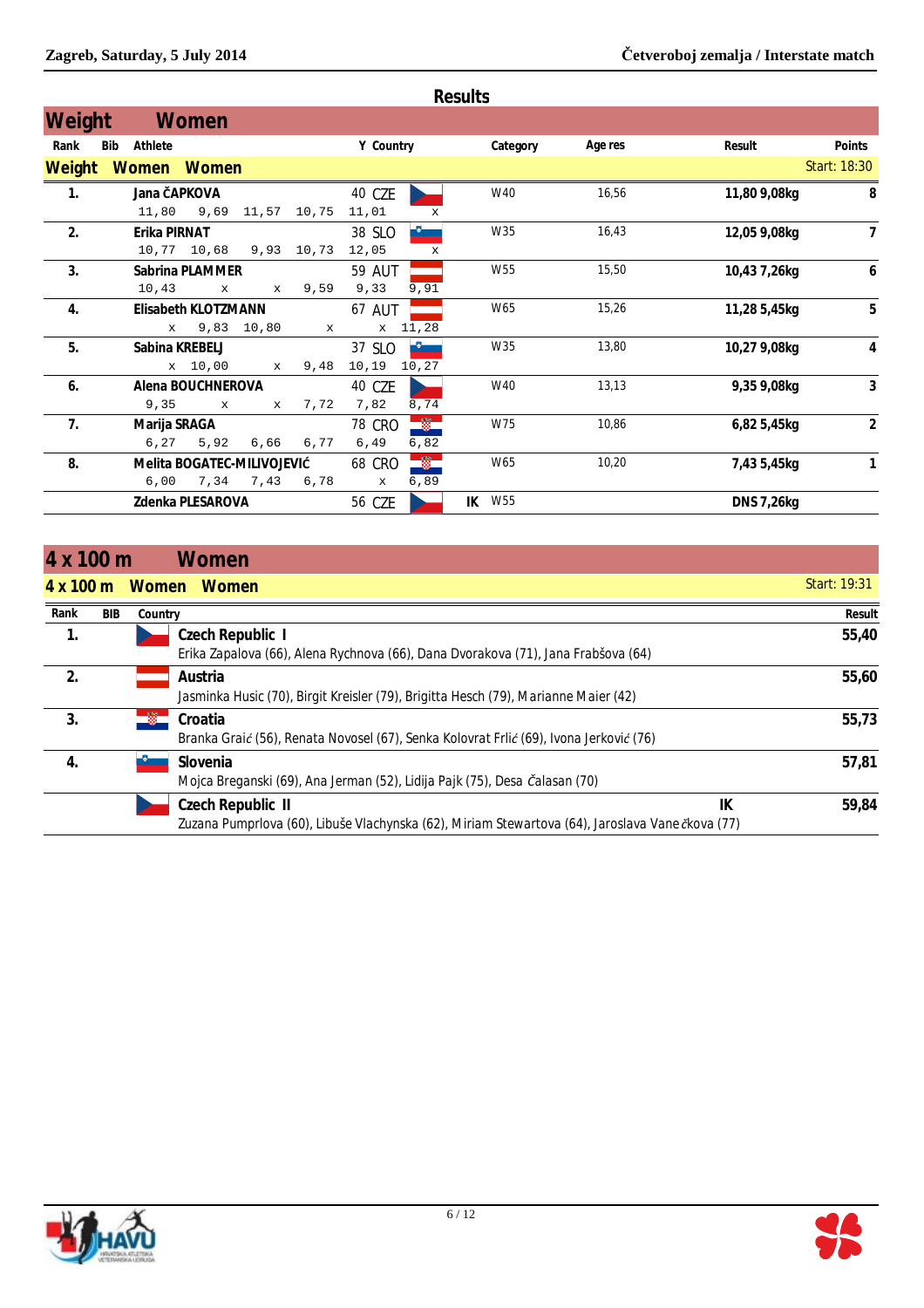|                  | <b>Results</b>        |               |              |                  |        |              |  |  |  |  |  |  |  |  |
|------------------|-----------------------|---------------|--------------|------------------|--------|--------------|--|--|--|--|--|--|--|--|
| 100 <sub>m</sub> | Men                   |               |              |                  |        |              |  |  |  |  |  |  |  |  |
| Rank             | Bib<br>Athlete        | Y Country     | Category     | Wind<br>Age res  | Result | Points       |  |  |  |  |  |  |  |  |
| 100 <sub>m</sub> | Men<br><b>Men</b>     |               |              |                  |        | Start: 17:10 |  |  |  |  |  |  |  |  |
| 1.               | <b>Franz HOHL</b>     | <b>66 AUT</b> | M65          | $10,73$ $(-0,2)$ | 13,46  | 968 8        |  |  |  |  |  |  |  |  |
| 2.               | Drago NIKOLIČ         | 63 SLO        | M60          | $10,82$ $(-0,2)$ | 13,25  | 940 7        |  |  |  |  |  |  |  |  |
| 3.               | Božo HIMELRAJH        | 51 SLO        | M50<br>-8-11 | $10,88$ $(-0,2)$ | 12,26  | 922 6        |  |  |  |  |  |  |  |  |
| 4.               | Edi GONAUS            | <b>44 AUT</b> | M40          | $10,98$ $(-0,2)$ | 11,81  | 892 5        |  |  |  |  |  |  |  |  |
| 5.               | Slaven ŽIMBREK        | 49 CRO        | S.<br>M45    | $11,01$ $(-0,2)$ | 12,25  | 883 4        |  |  |  |  |  |  |  |  |
| 6.               | <b>Antonin KABELE</b> | 78 CZE        | M75          | $11,41$ $(-0,2)$ | 16,21  | 769 3        |  |  |  |  |  |  |  |  |
| 7.               | <b>Nenad NOVAK</b>    | <b>40 CRO</b> | 覆<br>M40     | $11,58$ $(-0,2)$ | 12,14  | 723 2        |  |  |  |  |  |  |  |  |
| 8.               | <b>Josef KRAL</b>     | 45 CZE        | M45          | $11,89$ (-0,2)   | 12,88  | 643 1        |  |  |  |  |  |  |  |  |

| 400 m | Men                    |                         |          |         |         |              |  |
|-------|------------------------|-------------------------|----------|---------|---------|--------------|--|
| Rank  | Bib<br>Athlete         | Y Country               | Category | Age res | Result  | Points       |  |
| 400 m | Men<br>Men             |                         |          |         |         | Start: 17:44 |  |
| 1.    | Drago NIKOLIČ          | - 3-<br>63 SLO          | M60      | 45,88   | 58,43   | 1121 8       |  |
| 2.    | <b>Wolfgang GOSCHL</b> | <b>50 AUT</b>           | M50      | 47,55   | 54,34   | 1017 7       |  |
| 3.    | Kruno LEDIĆ            | 49 CRO                  | 零<br>M45 | 49,48   | 56,13   | 903 6        |  |
| 4.    | Marko BOŽIČEK          | $\rightarrow$<br>52 SLO | M50      | 50,94   | 59,10   | 821 5        |  |
| 5.    | <b>Christian HOSER</b> | 47 AUT                  | M45      | 51,31   | 57,37   | 801 4        |  |
| 6.    | Zvonko HORVATIĆ        | 53 CRO                  | 覺<br>M50 | 51,98   | 1:00,78 | 765 3        |  |
| 7.    | Antonin JANKOVSKY      | 72 CZE                  | M70      | 53,97   | 1:15,67 | 664 2        |  |
| 8.    | Ladislav BRETT         | 64 CZE                  | M60      | 57,96   | 1:14.52 | 482          |  |

| 1500 m           | Men                    |               |   |           |         |         |              |  |
|------------------|------------------------|---------------|---|-----------|---------|---------|--------------|--|
| Bib              | Athlete                |               |   | Category  | Age res | Result  | Points       |  |
| $1500 \text{ m}$ | <b>Men</b>             |               |   |           |         |         | Start: 18:52 |  |
| 248              | <b>Milan SERAFIN</b>   | 49 CZE        |   | M45       | 233,20  | 4:23,27 | 936 8        |  |
| 718              | <b>Alois EGGER</b>     | <b>58 AUT</b> |   | M55       | 236,37  | 4:48,19 | 898 7        |  |
| 737              | <b>Robert LENDARO</b>  | 44 SLO        |   | M40       | 247.53  | 4:28,91 | 768 6        |  |
| 256              | Ivan ANDROIĆ           | 43 CRO        | 哪 | M40       | 247,80  | 4:27,20 | 765 5        |  |
| 683              | Valentin ČESNIK        | 46 SLO        |   | M45       | 252,33  | 4:38,30 | 715 4        |  |
| 699              | Vladimir VRANEŠA       | 65 CRO        | 覆 | M65       | 255,12  | 5:33,32 | 685 3        |  |
| 257              | <b>Romn BRZESOVSKY</b> | <b>49 AUT</b> |   | M45       | 257,48  | 4:50,67 | 661 2        |  |
| 690              | <b>Petr MOTALEK</b>    | 53 CZE        |   | M50       | 257,52  | 5:00,42 | 660 1        |  |
|                  | <b>Gottfried HOSER</b> | <b>74 AUT</b> |   | M70<br>IK | 304,29  | 7:23.83 |              |  |
|                  |                        | <b>Men</b>    |   | Y Country |         |         |              |  |



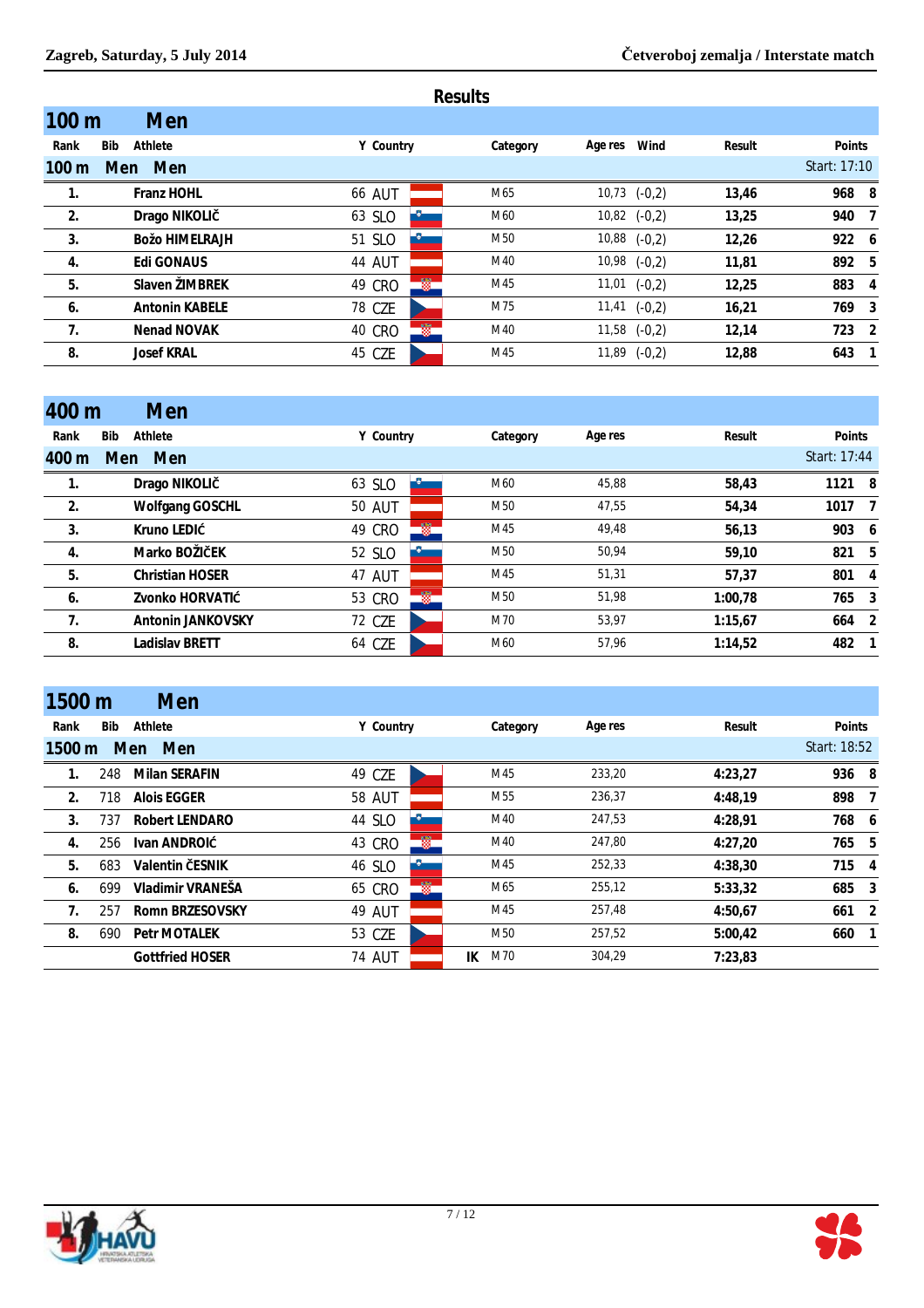|                   | Results            |                        |        |                                             |                  |               |         |        |              |  |  |  |  |
|-------------------|--------------------|------------------------|--------|---------------------------------------------|------------------|---------------|---------|--------|--------------|--|--|--|--|
| Long Jump         |                    | Men                    |        |                                             |                  |               |         |        |              |  |  |  |  |
| Rank              | Bib Athlete        |                        |        | Y Country                                   |                  | Category      | Age res | Result | Points       |  |  |  |  |
| Long Jump Men Men |                    |                        |        |                                             |                  |               |         |        | Start: 18:30 |  |  |  |  |
| $\mathbf{1}$ .    |                    | Milosav ŠIMŠIČ         |        | $54$ SLO $\Box$                             |                  | M50           | 7,56    | 5,56   | 1033 8       |  |  |  |  |
|                   |                    |                        |        | 5,32 5,56 5,42 5,29 5,40 5,50               |                  |               |         |        |              |  |  |  |  |
| 2.                |                    | <b>Franz HOLLAUF</b>   |        | 52 AUT                                      |                  | M50           | 7,26    | 5,48   | 971 7        |  |  |  |  |
|                   |                    |                        |        | 5, 19 5, 38 5, 34 5, 39 5, 48 4, 99         |                  |               |         |        |              |  |  |  |  |
| 3.                |                    | <b>Hans MIEKAUTSCH</b> |        | 76 AUT                                      |                  | M75           | 7,15    | 3,91   | 948 6        |  |  |  |  |
|                   |                    | 3,68 x 3,91 3,75       |        | $\mathbf x$ and $\mathbf x$<br>$\mathbf{x}$ |                  |               |         |        |              |  |  |  |  |
| 4.                | Berislav ZETIĆ     |                        |        | 52 CRO                                      | $\frac{1}{2}$    | M50           | 6,94    | 5,24   | 904 5        |  |  |  |  |
|                   |                    | 5,17 5,24 5,18 x       |        | $\mathbf x$                                 |                  |               |         |        |              |  |  |  |  |
| 5.                | Jan RUBEŠ          |                        |        | 71 CZE                                      |                  | M70           | 6,83    | 3,99   | 881 4        |  |  |  |  |
|                   |                    |                        |        | 3,98 3,88 3,99 3,99 3,81 3,88               |                  |               |         |        |              |  |  |  |  |
| 6.                | <b>Franc JUVAN</b> |                        |        | 66 SLO                                      |                  | M65           | 6,78    | 4,24   | 871 3        |  |  |  |  |
|                   |                    | $4,24$ x               | x 3,95 | x 3,80                                      |                  |               |         |        |              |  |  |  |  |
| 7 <sub>1</sub>    |                    | Josef VONAŠEK          |        | 76 CZE                                      |                  | M75           | 6,71    | 3,67   | 856 2        |  |  |  |  |
|                   |                    |                        |        | 3,49 3,39 3,41 3,65 3,64 3,67               |                  |               |         |        |              |  |  |  |  |
| 8.                | <b>Nenad VARDA</b> |                        |        | 35 CRO                                      | $-\frac{88}{36}$ | M35           | 6,37    | 6,05   | 786 1        |  |  |  |  |
|                   |                    | 5,76 5,83 6,05 6,02    |        | $x = 5,90$                                  |                  |               |         |        |              |  |  |  |  |
|                   |                    | <b>Kurt STEINBAUER</b> |        | <b>51 AUT</b>                               |                  | <b>IK M50</b> | 7,17    | 5,49   |              |  |  |  |  |
|                   |                    |                        |        | 5, 19 5, 42 5, 23 5, 25 5, 32 5, 49         |                  |               |         |        |              |  |  |  |  |
|                   |                    | Božo HIMELRAJH         |        | 51 SLO                                      |                  | <b>IK M50</b> | 6,99    | 5,35   |              |  |  |  |  |
|                   |                    |                        |        | $5,25$ 4,93 5,35 5,10 4,95 -                |                  |               |         |        |              |  |  |  |  |

#### **High Jump Men**

|                | <u>High Jump</u> |                               | <b>IVICH</b>                      |                         |                    |         |           |              |  |
|----------------|------------------|-------------------------------|-----------------------------------|-------------------------|--------------------|---------|-----------|--------------|--|
| Rank           | Bib              | Athlete                       |                                   | Y Country               | Category           | Age res | Result    | Points       |  |
| High Jump      |                  | Men Men                       |                                   |                         |                    |         |           | Start: 16:30 |  |
| 1.             |                  |                               | <b>Jaroslav LORENC</b>            | <b>60 CZE</b>           | M60                | 2,27    | 1,63      | 1138 8       |  |
|                |                  |                               | 145/o 148/o<br>151/c<br>154/o     | 157/c<br>$160$ /o       | $163/c$ $166/xxx$  |         |           |              |  |
| 2.             |                  |                               | <b>Gunter GASPAR</b>              | 47 AUT                  | M45                | 2,20    | 1,81      | 1073 6       |  |
|                |                  |                               | $169/0$ $181/0$<br>$185 /$ xxx    |                         |                    |         |           |              |  |
| 2.             |                  |                               | <b>Hans MIEKAUTSCH</b>            | <b>76 AUT</b>           | M75                | 2,20    | 1,33      | 1073 7       |  |
|                |                  |                               | 127/0 130/xx0 133/0<br>136/xxx    |                         |                    |         |           |              |  |
| 4.             |                  | <b>Ivo STRNAD</b>             |                                   | 63 CZE                  | M60                | 2,09    | 1,45      | 972 4        |  |
|                |                  |                               | $145$ /0 $160/x$ -                |                         |                    |         |           |              |  |
| 4.             |                  | <b>Jure NOVAK</b>             |                                   | 65 SLO                  | M65                | 2,09    | 1,42      | 972 5        |  |
|                |                  |                               | $127/c$ 130/o<br>$133/0$ $136/x0$ | 139/xxo                 | 142/xxo<br>145/xxx |         |           |              |  |
| 6.             |                  | Marko SLUGA                   |                                   | 78 SLO                  | M75                | 2,04    | 1,21      | 927 3        |  |
|                |                  |                               | $112$ /o $115/xx0 118/x0$         | $121/xxo$ $124/xxx$     |                    |         |           |              |  |
| 7 <sub>1</sub> |                  | Damir PUŠELJ                  |                                   | $ \mathbb{Z}$<br>51 CRO | M50                | 1,80    | 1,42      | 710 2        |  |
|                |                  | $133/xo$ $136/xxo$<br>139/xxo |                                   | 142/xxo<br>$145 / xx -$ |                    |         |           |              |  |
|                |                  |                               | <b>Vladimir JUNGER</b>            | $-2$<br>63 CRO          | M60                |         | <b>NM</b> |              |  |
|                |                  | 127/xxx                       |                                   |                         |                    |         |           |              |  |

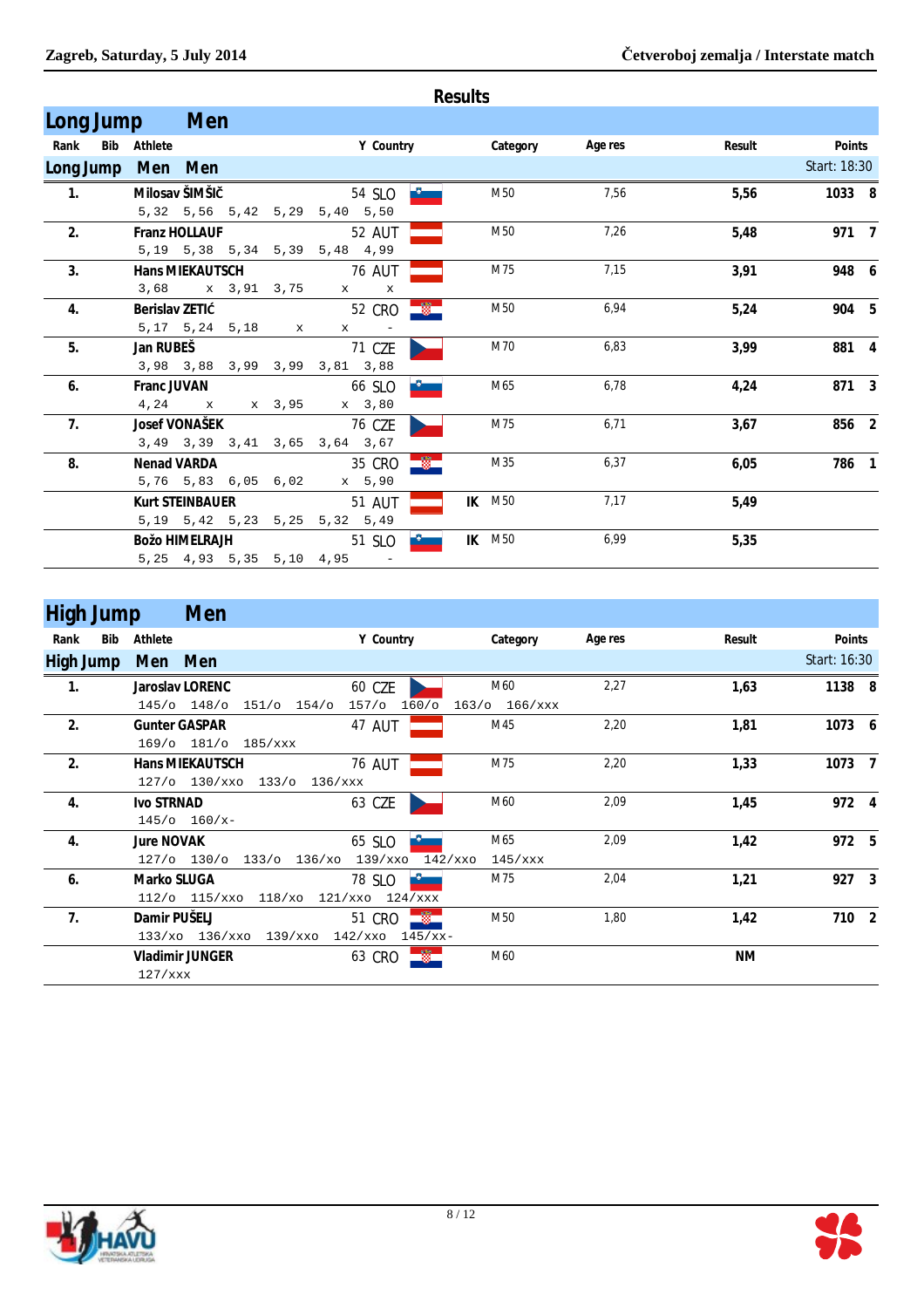|                |                     |                        |      |             |               |               | <b>Results</b> |         |        |              |  |
|----------------|---------------------|------------------------|------|-------------|---------------|---------------|----------------|---------|--------|--------------|--|
|                | Triple Jump         | Men                    |      |             |               |               |                |         |        |              |  |
| Rank           | Bib<br>Athlete      |                        |      |             | Y Country     |               | Category       | Age res | Result | Points       |  |
|                | Triple Jump Men Men |                        |      |             |               |               |                |         |        | Start: 16:45 |  |
| $\mathbf{1}$ . |                     | <b>Georg WERTHNER</b>  |      |             | <b>58 AUT</b> |               | M55            | 15,75   | 11,26  | 1020 8       |  |
|                |                     | 10,73 11,26 11,00      |      | 10,71       | 10,90         |               |                |         |        |              |  |
| 2.             | Drago PIPAN         |                        |      |             | 63 SLO        |               | M60            | 14,86   | 9,88   | 925 7        |  |
|                |                     | $9,45$ $9,62$          | 9,50 | 9,57        | 9,88          | X             |                |         |        |              |  |
| 3.             |                     | Josef VONAŠEK          |      |             | 76 CZE        |               | M75            | 14,57   | 8,03   | 894 6        |  |
|                | 7,43                | 7,75                   | 7,98 | 7,83        | 7,94          | 8,03          |                |         |        |              |  |
| 4.             |                     | <b>Bohumil HOVORKA</b> |      |             | 61 CZE        |               | M60            | 13,91   | 9,52   | 824 5        |  |
|                | 9,03                | $\mathbf{x}$           | 9,52 | $\mathbf x$ | 9,50          | $\mathbf{x}$  |                |         |        |              |  |
| 5.             |                     | <b>Franz HOLLAUF</b>   |      |             | 52 AUT        |               | M50            | 13,86   | 10,80  | 819 4        |  |
|                |                     | 10,50 10,70            |      | 10,80 10,66 |               |               |                |         |        |              |  |
| 6.             | Dean ŠROT           |                        |      |             | 44 SLO        |               | M40            | 13,85   | 12, 12 | 818 3        |  |
|                |                     | 11,70 12,09            |      | 12,12 11,90 | $\mathbf x$   |               |                |         |        |              |  |
| 7 <sub>1</sub> |                     | Berislav ZETIĆ         |      |             | 52 CRO        | $\frac{1}{2}$ | M50            | 13,69   | 10,67  | 801 2        |  |
|                |                     | x 10,29                |      | 10,55 10,41 | 10,52         | 10,67         |                |         |        |              |  |
| 8.             |                     | Damir PUŠELJ           |      |             | 51 CRO        | $^{\circ}$    | M50            | 11,91   | 9,42   | 614 1        |  |
|                | 9,39                | 9,39                   |      | X           | 9,42          | $\mathbf{x}$  |                |         |        |              |  |

|                | Pole Vault Men                                                 |                             |                 |         |        |              |
|----------------|----------------------------------------------------------------|-----------------------------|-----------------|---------|--------|--------------|
| Rank           | Bib Athlete                                                    | Y Country                   | Category        | Age res | Result | Points       |
|                | Pole Vault Men Men                                             |                             |                 |         |        | Start: 15:30 |
| $\mathbf{1}$ . | <b>Antonin HADINGER</b><br>300/o 330/o 350/o 370/o 380/-       | 62 CZE                      | M60             | 5.79    | 3,70   | 1197 8       |
| 2.             | <b>Ivo STRNAD</b><br>300/xo 320/xo 330/o 340/xxx               | 63 CZE                      | M60             | 5,24    | 3,30   | 1043 7       |
| 3.             | <b>Christian HOSER</b><br>270/xo 320/xxo 350/xxo 370/o 390/xxx | 47 AUT                      | M45             | 4,69    | 3,70   | 891 6        |
| 4.             | Željko VRBANC<br>280/o 300/o 310/o 320/xxx                     | 57 CRO <b>- 零</b>           | M <sub>55</sub> | 4,53    | 3,10   | 848 5        |
| 5 <sub>1</sub> | Mišo MATIJEVIČ<br>300/o 320/o 340/o 350/xo                     | 43 SLO $\Box$<br>$360$ /xxx | M40             | 4,20    | 3,50   | 758 4        |
| 6.             | <b>Reinhold HEIDINGER</b><br>250/o 260/xo 270/xxx              | 63 AUT                      | M60             | 4,12    | 2,60   | 736 3        |
| 7 <sub>1</sub> | Damjan GRIL<br>250/o 270/o 290/xxo 300/o 310/xxx               | 46 SLO $\blacksquare$       | M45             | 3,75    | 3,00   | 637 2        |
| 8.             | <b>Nenad VARDA</b><br>$280/xo$ 290/o 300/xo 310/x- 320/xx      | 35 CRO <b>WE</b>            | M35             | 3,22    | 3,00   | 495 1        |
|                | Hrvoje SEDLAR<br>420/o 450/o 471/o 482/xxx                     | 20 CRO $\frac{1}{2}$        | $IK -$          |         | 4,71   |              |
|                | Aca STANKOVIĆ<br>$360$ /o $380$ /o $390$ /-                    | <b>46 SRB</b><br>第一         | $IK$ $M45$      |         | 3,80   |              |

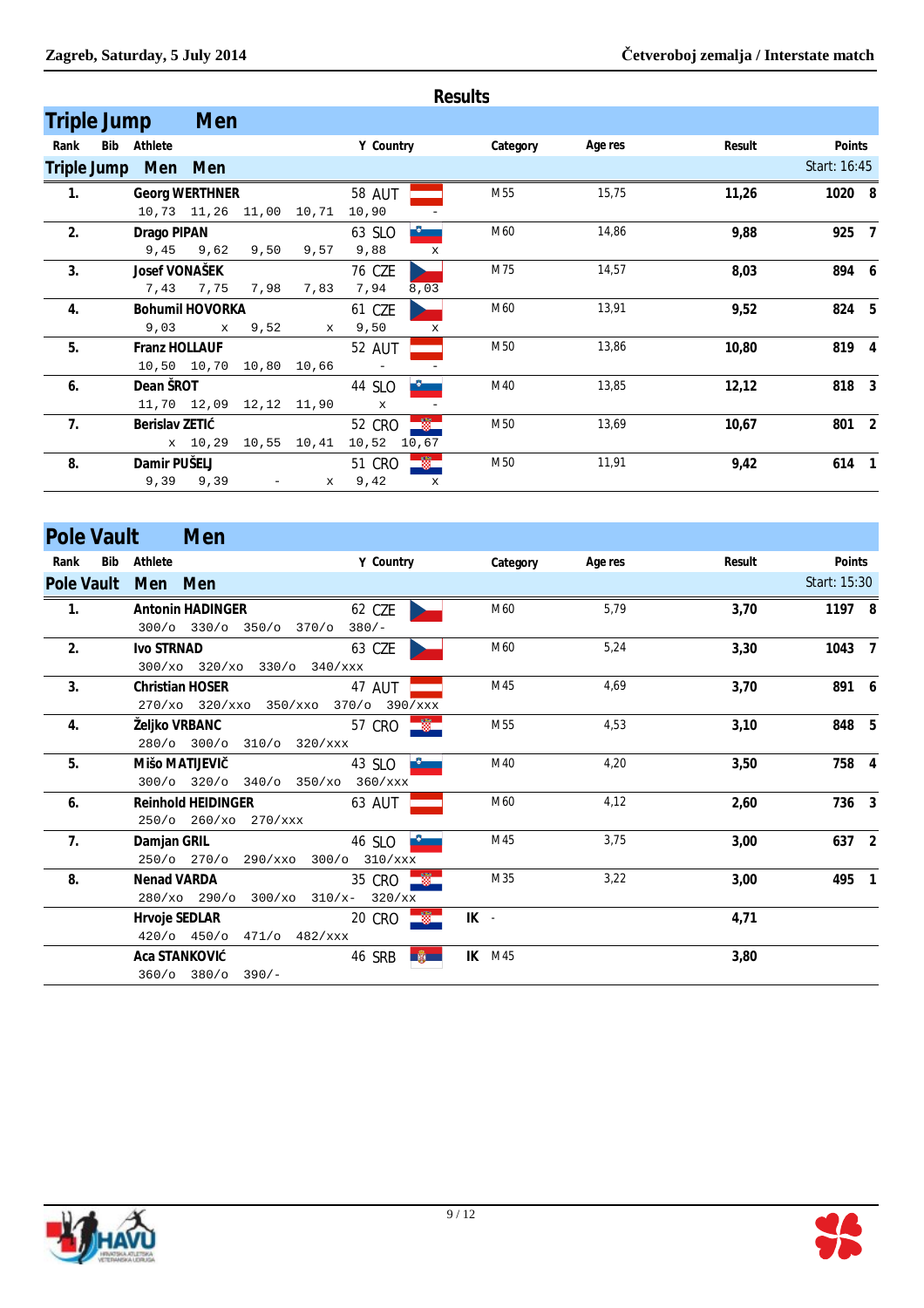|                 | Results |                         |              |                          |                                |          |         |              |              |  |  |  |  |  |
|-----------------|---------|-------------------------|--------------|--------------------------|--------------------------------|----------|---------|--------------|--------------|--|--|--|--|--|
| <b>Shot Put</b> |         | <b>Men</b>              |              |                          |                                |          |         |              |              |  |  |  |  |  |
| Rank            |         | Bib Athlete             |              | Y Country                |                                | Category | Age res | Result       | Points       |  |  |  |  |  |
| <b>Shot Put</b> |         | Men Men                 |              |                          |                                |          |         |              | Start: 17:00 |  |  |  |  |  |
| $\mathbf{1}$ .  |         | <b>Bedrich RECHKA</b>   |              | 63 CZE                   |                                | M60      | 20,83   | 14,38 5kg    | 1170 8       |  |  |  |  |  |
|                 |         | 13,60 13,07 13,24 13,73 |              | 13,63 14,38              |                                |          |         |              |              |  |  |  |  |  |
| 2.              |         | Engelbert STAMPFL       |              | <b>54 AUT</b>            |                                | M50      | 19,02   | 14,57 6kg    | 1062 7       |  |  |  |  |  |
|                 |         | 14,57 14,23             | $x = 14, 36$ | 14,08                    | $\mathbf{x}$                   |          |         |              |              |  |  |  |  |  |
| 3.              |         | Zdenek VAŠATA           |              | 84 CZE                   |                                | M80      | 18,49   | 8,64 3kg     | 1031 6       |  |  |  |  |  |
|                 |         | 8,45<br>8,64<br>8,41    | 8,63         | 8,63                     |                                |          |         |              |              |  |  |  |  |  |
| 4.              |         | Marijan DEVETAK         |              | 67 SLO                   | <b>Barbara</b>                 | M65      | 18,02   | 11,41 5kg    | 1003 5       |  |  |  |  |  |
|                 |         | 11,00 10,94 11,18 11,10 |              | $11, 41$ $11, 32$        |                                |          |         |              |              |  |  |  |  |  |
| 5.              |         | <b>Miki PRSTEC</b>      |              | 57 SLO                   | <u>e se escritoria de la p</u> | M55      | 17,16   | 12,31 6kg    | 952 4        |  |  |  |  |  |
|                 |         | 12,31<br>x 11,91        |              | x 11,25 12,03            |                                |          |         |              |              |  |  |  |  |  |
| 6.              |         | Dragan MUSTAPIĆ         |              | 51 CRO <b>10</b>         |                                | M50      | 16,27   | 13,30 6kg    | 899 3        |  |  |  |  |  |
|                 |         | 13,30 13,00<br>X        |              | x 13,18 13,08            |                                |          |         |              |              |  |  |  |  |  |
| 7.              |         | <b>Manfred BAULY</b>    |              | <b>59 AUT</b>            |                                | M55      | 15,90   | 10,93 6kg    | 877 2        |  |  |  |  |  |
|                 |         | 10,93<br>$\mathbf x$    |              | $\overline{\phantom{a}}$ |                                |          |         |              |              |  |  |  |  |  |
| 8.              |         | Dubravko BRDOVČAK       |              | 36 CRO                   | 婴。                             | M35      | 15,86   | 15,86 7,26kg | 874 1        |  |  |  |  |  |
|                 |         | 15,38 15,86 15,71       | x            | $\mathbf x$              |                                |          |         |              |              |  |  |  |  |  |
|                 |         | Jiri ŠOLAR              |              | 60 CZE                   | IK                             | M60      | 14,86   | 10,96 5kg    |              |  |  |  |  |  |
|                 |         | 10,57<br>x 10,96        | $\mathbf x$  | 10,93                    | $\mathbf x$                    |          |         |              |              |  |  |  |  |  |
|                 |         | Nikola TURK             |              | 85 CRO                   | œ.<br>IK                       | M85      | 17,36   | 7,86 3kg     |              |  |  |  |  |  |
|                 |         | 7,86<br>7,54<br>7,51    | 6,87         | $\overline{\phantom{m}}$ |                                |          |         |              |              |  |  |  |  |  |

| <b>Discus</b> | <b>Men</b>               |               |           |         |             |               |  |
|---------------|--------------------------|---------------|-----------|---------|-------------|---------------|--|
| Rank          | Bib<br>Athlete           | Y Country     | Category  | Age res | Result      | <b>Points</b> |  |
| <b>Discus</b> | Men<br><b>Men</b>        |               |           |         |             | Start: 16:15  |  |
| 1.            | <b>Helmut LANG</b>       | 73 AUT        | M70       | 62,05   | 41,80 1kg   | 1093 8        |  |
| 2.            | Miloš GRYC               | 65 CZE        | M65       | 60,43   | 48,51 1kg   | 1063 7        |  |
| 3.            | <b>Engelbert STAMPFL</b> | <b>54 AUT</b> | M50       | 57,68   | 48,98 1,5kg | 1013 6        |  |
| 4.            | Jiri ŠOLAR               | 60 CZE        | M60       | 50,85   | 45,51 1kg   | 889 5         |  |
| 5.            | Marjan KERIN             | 66 SLO        | M65       | 47,90   | 37,59 1kg   | 835 4         |  |
| 6.            | Damir LUDVIG             | 覆<br>53 CRO   | M50       | 46,29   | 40,15 1,5kg | 806 3         |  |
| 7.            | Dragan MUSTAPIĆ          | ÷,<br>51 CRO  | M50       | 44,61   | 40,43 1,5kg | 775 2         |  |
| 8.            | <b>Jure NOVAK</b>        | 65 SLO        | M65       | 41,73   | 33,50 1kg   | 723 1         |  |
|               | <b>Bedrich RECHKA</b>    | 63 CZE        | IK<br>M60 | 52,46   | 43,92 1kg   |               |  |
|               | Nikola TURK              | 鑬<br>85 CRO   | M85<br>IK |         | <b>DNS</b>  |               |  |

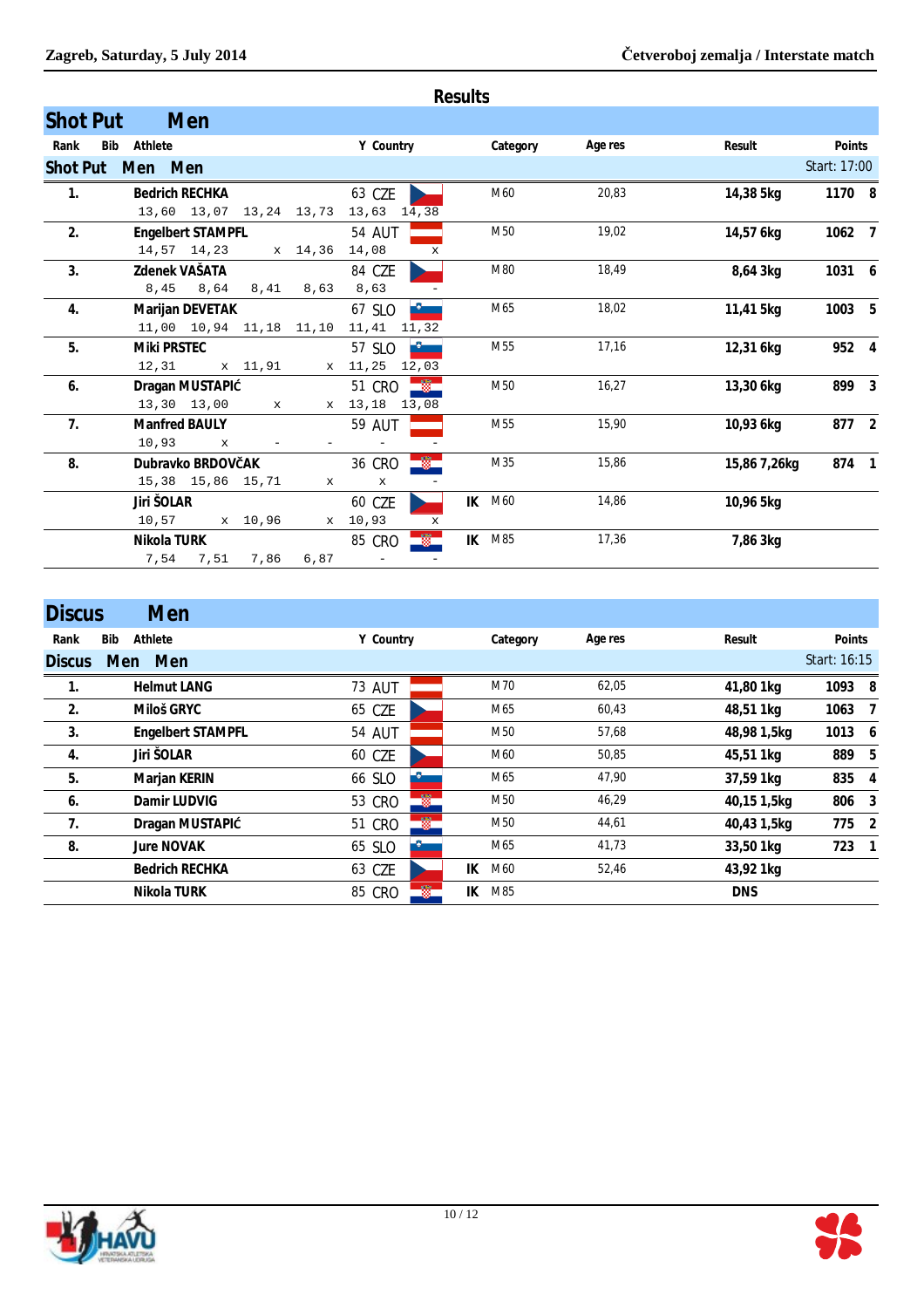|                | <b>Results</b> |                        |               |               |          |         |            |              |  |  |  |  |  |
|----------------|----------------|------------------------|---------------|---------------|----------|---------|------------|--------------|--|--|--|--|--|
| <b>Javelin</b> |                | <b>Men</b>             |               |               |          |         |            |              |  |  |  |  |  |
| Rank           | Bib            | Athlete                | Y Country     |               | Category | Age res | Result     | Points       |  |  |  |  |  |
| Javelin        | <b>Men</b>     | <b>Men</b>             |               |               |          |         |            | Start: 18:30 |  |  |  |  |  |
|                |                | Robert TERŠEK          | 44 SLO        | $\rightarrow$ | M40      | 76,76   | 60,13800g  | 1041 8       |  |  |  |  |  |
| 2.             |                | <b>Georg WERTHNER</b>  | <b>58 AUT</b> |               | M55      | 72,94   | 43,86 700g | 988 7        |  |  |  |  |  |
| 3.             |                | <b>Manfred BAULY</b>   | <b>59 AUT</b> |               | M55      | 72,15   | 42,59 700g | 977 6        |  |  |  |  |  |
| 4.             |                | Dušan KOREN            | 59 SLO        |               | M55      | 71,76   | 42,36 700g | 971 5        |  |  |  |  |  |
| 5.             |                | <b>Petr ERLEBACH</b>   | 53 CZE        |               | M50      | 66,68   | 44,06 700g | 900 4        |  |  |  |  |  |
| 6.             |                | Siniša BRADIĆ          | 39 CRO        | Ę.            | M35      | 57,52   | 49,52 800g | 772 3        |  |  |  |  |  |
| 7 <sub>1</sub> |                | <b>Goran JAVOREK</b>   | 39 CRO        | 覆             | M35      | 57,43   | 49,44 800g | 771 2        |  |  |  |  |  |
| 8.             |                | <b>Bohumil HOVORKA</b> | 61 CZE        |               | M60      | 54,12   | 33,39 600g | 725 1        |  |  |  |  |  |
|                |                |                        |               |               |          |         |            |              |  |  |  |  |  |

#### **Hammer Men**

| Rank           | Bib Athlete |                                                |             |                                   |             | Y Country               |                                        | Category      | Age res |       | Result       | Points       |  |
|----------------|-------------|------------------------------------------------|-------------|-----------------------------------|-------------|-------------------------|----------------------------------------|---------------|---------|-------|--------------|--------------|--|
| Hammer Men Men |             |                                                |             |                                   |             |                         |                                        |               |         |       |              | Start: 11:00 |  |
| $1.$ $\sim$    |             | Heimo VIERTBAUER                               |             | $70$ AUT $\overline{\phantom{0}}$ |             |                         |                                        | M70           |         | 81,33 | 52,85 4kg    | 1204 8       |  |
|                |             |                                                |             | $ -$ 52,81 52,85 $x$              |             |                         | X                                      |               |         |       |              |              |  |
| 2.             |             | <b>Hans LINDNER</b>                            |             |                                   |             | $55$ AUT $\overline{.}$ |                                        | M55           |         | 80,52 | 58,41 6kg    | 1191 7       |  |
|                |             |                                                |             | $-$ x $-$ x $-$ 58,41             |             |                         |                                        |               |         |       |              |              |  |
| 3.             |             | Adi VIDMAJER                                   |             |                                   |             |                         | 72 SLO $\sqrt{2}$                      | M70           |         | 75,41 | 46,94 4kg    | 1113 6       |  |
|                |             | $-$ x                                          | $\mathbf x$ |                                   |             |                         |                                        |               |         |       |              |              |  |
| 4.             |             | Dražen GOIĆ                                    |             |                                   |             |                         | 70 CRO $\frac{1}{2}$                   | M70           |         | 75,07 | 48,78 4kg    | 1108 5       |  |
|                |             |                                                | $ -$ 48,78  |                                   | $\mathbf x$ | $\mathbf x$             | x                                      |               |         |       |              |              |  |
| 5 <sub>1</sub> |             | Zdenek VAŠATA                                  |             |                                   |             |                         | 84 CZE                                 | M80           |         | 73,64 | 34,09 3kg    | 1086 4       |  |
|                |             | $\mathbf{x}$ and $\mathbf{y}$ and $\mathbf{y}$ |             |                                   |             |                         | $-34,09$                               |               |         |       |              |              |  |
| 6.             |             | Zdenek BENEK                                   |             |                                   |             |                         | 83 CZE                                 | M80           |         | 72,85 | 34,79 3kg    | 1074 3       |  |
|                |             |                                                |             |                                   |             |                         | $-34,79$                               |               |         |       |              |              |  |
| 7 <sub>1</sub> |             | Marjan KERIN                                   |             |                                   |             |                         | 66 SLO $\Box$                          | M65           |         | 64,16 | 40,50 5kg    | 942 2        |  |
|                |             |                                                |             |                                   |             |                         | 40,50 39,98                            |               |         |       |              |              |  |
| 8.             |             | Mladen SRAGA                                   |             |                                   |             |                         | 49 CRO $\frac{1}{2}$                   | M45           |         | 45,81 | 34,21 7,26kg | 664 1        |  |
|                |             |                                                | X           |                                   |             |                         | $-34,21$                               |               |         |       |              |              |  |
|                |             | <b>Gottfried GASSENBAUER</b>                   |             |                                   |             |                         | $55$ AUT $\qquad \qquad \qquad$        | <b>IK M55</b> |         | 75,91 | 55,06 6kg    |              |  |
|                |             |                                                |             |                                   |             |                         | 55,06 54,14                            |               |         |       |              |              |  |
|                |             | <b>Franz KASTENBERGER</b>                      |             |                                   |             |                         | $57$ AUT $\qquad \qquad \qquad \qquad$ | <b>IK M55</b> |         | 50,37 | 35,00 6kg    |              |  |
|                |             |                                                | x x 35,00   | $\mathbf x$                       |             | $\mathbf x$             | $\mathbf{x}$                           |               |         |       |              |              |  |
|                |             |                                                |             |                                   |             |                         |                                        |               |         |       |              |              |  |



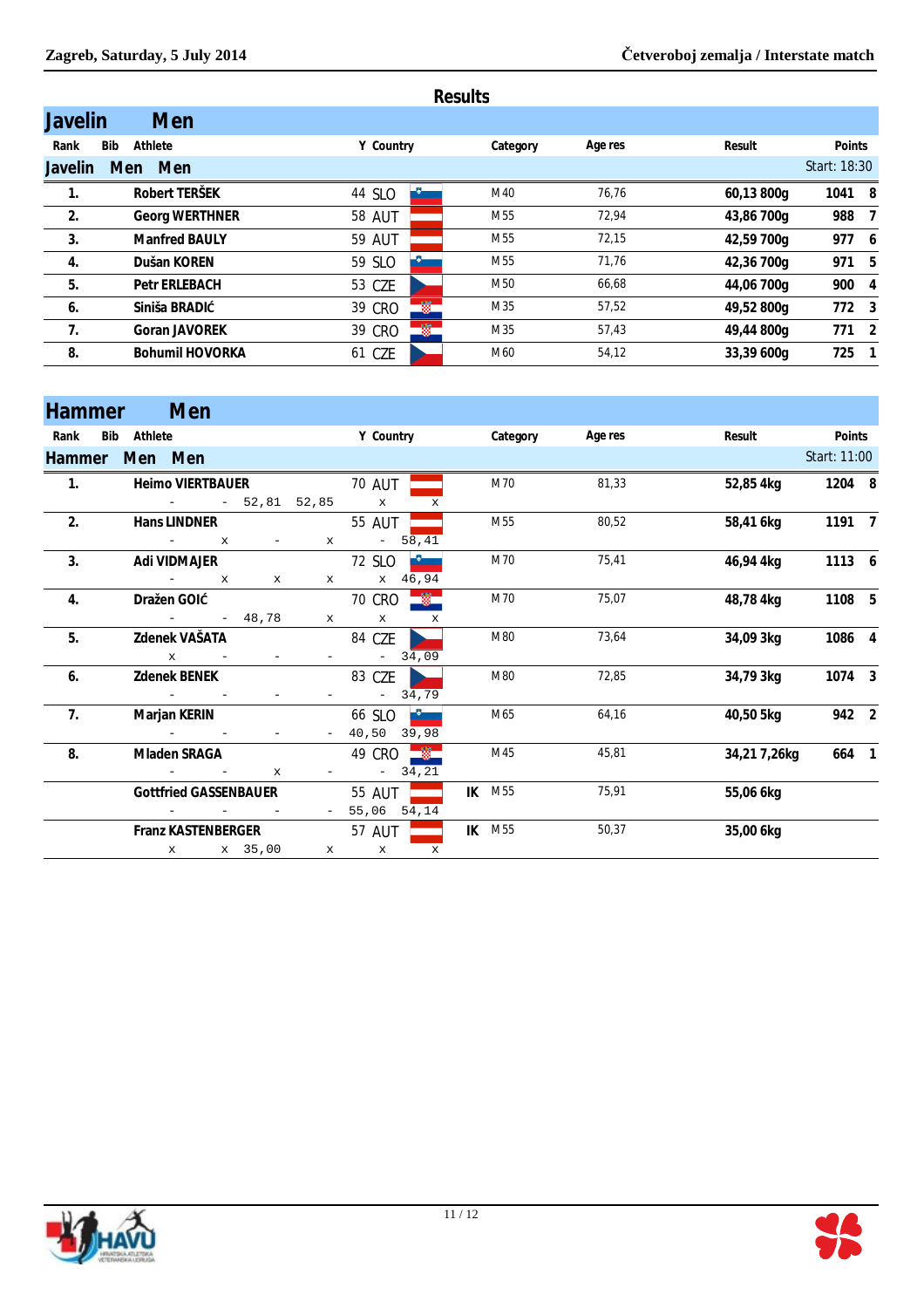|                |                                     |         |                      | <b>Results</b>       |          |         |               |                |
|----------------|-------------------------------------|---------|----------------------|----------------------|----------|---------|---------------|----------------|
| Weight         | Men                                 |         |                      |                      |          |         |               |                |
| Rank           | Bib Athlete                         |         | Y Country            |                      | Category | Age res | Result        | Points         |
|                | Weight Men Men                      |         |                      |                      |          |         |               | Start: 17:30   |
| $\mathbf{1}$ . | Hans LINDNER                        |         | <b>55 AUT</b>        |                      | M55      | 25,06   | 20,93 11,34kg | 8              |
|                | 19,45<br>$\mathbf{x}$               | x 20,44 | x 20,93              |                      |          |         |               |                |
| 2.             | <b>Heimo VIERTBAUER</b>             |         | <b>70 AUT</b>        |                      | M70      | 24,55   | 20,31 7,26kg  | 7              |
|                | x 19,44                             | x 19,75 | 18,67 20,31          |                      |          |         |               |                |
| 3.             | Adi VIDMAJER                        |         | 72 SLO $\frac{3}{2}$ |                      | M70      | 21,85   | 17,51 7,26kg  | 6              |
|                | x 16,66 16,43 17,48                 |         | 16,91 17,51          |                      |          |         |               |                |
| 4.             | Miloš GRYC                          |         | 65 CZE               |                      | M65      | 21,26   | 17,00 9,08kg  | 5              |
|                | 16,66 x 16,86 17,00                 |         | x 16,36              |                      |          |         |               |                |
| 5.             | Dražen GOIĆ                         |         | 70 CRO $\frac{1}{2}$ |                      | M70      | 21,14   | 17,49 7,26kg  | 4              |
|                | 15,16 17,49 x 17,09                 |         | 16,19                | x                    |          |         |               |                |
| 6.             | <b>Zdenek BENEK</b>                 |         | 83 CZE               |                      | M80      | 18,22   | 13,86 5,45kg  | 3              |
|                | 11,79 13,69 13,86                   |         | $x = 13,08$          | $\mathbf{x}$         |          |         |               |                |
| 7 <sub>1</sub> | Marko SLUGA                         |         | 78 SLO               | <b>Participation</b> | M75      | 16,83   | 12,29 7,26kg  | $\overline{2}$ |
|                | 9,85 12,29 x 11,99                  |         | x 11,44              |                      |          |         |               |                |
| 8.             | Miroslav MILIVOJEVIĆ                |         | 77 CRO               |                      | M75      | 12,90   | 9,57 7,26kg   | $\mathbf{1}$   |
|                | x 9,54 9,16 9,57                    |         | $\mathbf{x}$         | 9,31                 |          |         |               |                |
|                | Marjan KERIN                        |         | 66 SLO $\Box$        | IK                   | M65      | 19,71   | 15,51 9,08kg  |                |
|                | 14,96 14,93 15,26 15,51 14,58 15,14 |         |                      |                      |          |         |               |                |

# **4 x 100 m Men**

| 4 x 100 m   | Men Men |                                                                                                      |    | Start: 19:35 |
|-------------|---------|------------------------------------------------------------------------------------------------------|----|--------------|
| Rank<br>BIB | Country |                                                                                                      |    | Result       |
| 1.          | 釁       | Croatia<br>Nenad Novak (74), Berislav Zetić (61), Robert Lavrenčak (65), Vladimir Junger (50)        |    | 49,65        |
| 2.          |         | Austria<br>Kurt Steinbauer (62), Franz Hohl (48), Edi Gonaus (70), Wolfgang Goschl (64)              |    | 51,50        |
| 3.          |         | Czech Republic I<br>Miloš Padeved (63), Milan Serafin (65), Josef Kral (68), Petr Motalek (61)       |    | 52,30        |
|             |         | Slovenia<br>Milosav Šimšič (60), Aljaž Klarić (76), Drago Nikolič (51), Božo Himelrajh (62)          |    | <b>DNF</b>   |
|             |         | Czech Republic II<br>Antonin Kabele (35), Josef Vonašek (37), Antonin Jankovsky (42), Jan Rubeš (42) | IK | 1:02,71      |

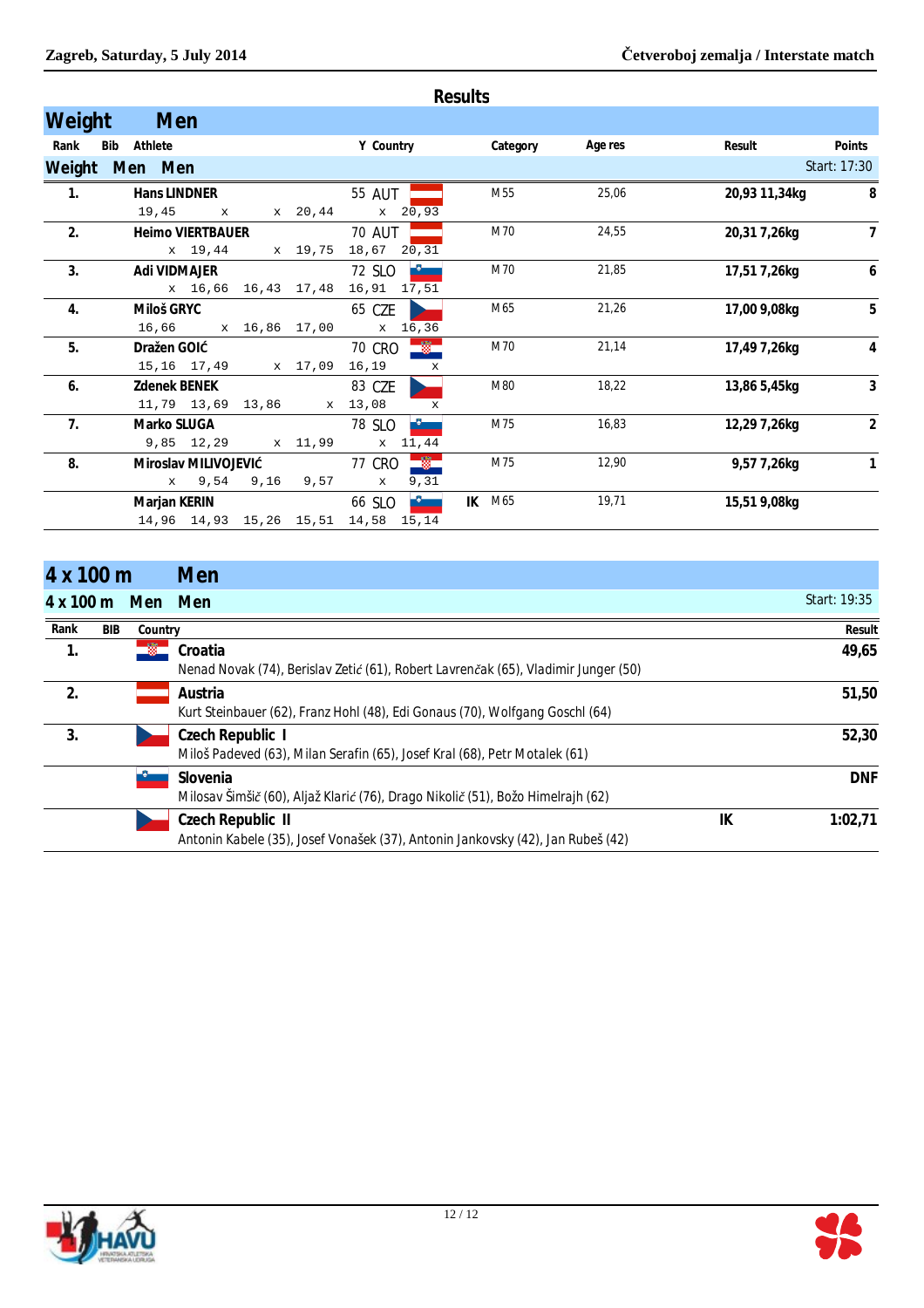|                          | Ekipni poredak Women |    |   |    |    |    |                       |                                     |  |  |  |
|--------------------------|----------------------|----|---|----|----|----|-----------------------|-------------------------------------|--|--|--|
|                          |                      |    |   |    |    |    | Broj osvojenih mjesta |                                     |  |  |  |
| Mjesto Klub              | Bodovi               |    |   |    |    |    |                       | 1 2 3 4 5 6 7 8 9 10 11 12 13 14 15 |  |  |  |
| 1. CZECH REPUBLIC, Češka | 148                  | h. | 4 |    |    |    |                       |                                     |  |  |  |
| 2. AUSTRIA, Austrija     | 131                  |    |   | -6 |    |    |                       |                                     |  |  |  |
| 3. SLOVENIA, Slovenija   | 108                  |    |   | 4  | 4  |    |                       |                                     |  |  |  |
| 4. CROATIA, Hrvatska     | 84                   |    |   |    | -4 | 66 |                       |                                     |  |  |  |

| Bodovi |   |       |   |                    |  |   |                       |  |                                     |
|--------|---|-------|---|--------------------|--|---|-----------------------|--|-------------------------------------|
| 158    |   |       |   |                    |  |   |                       |  |                                     |
| 114    | 4 |       | 4 | 3                  |  |   |                       |  |                                     |
| 114    |   | 4     | 4 |                    |  |   |                       |  |                                     |
| 81     |   |       |   | $\mathbf{b}$       |  |   |                       |  |                                     |
|        |   | $5 -$ |   | Ekipni poredak Men |  | h | Broj osvojenih mjesta |  | 1 2 3 4 5 6 7 8 9 10 11 12 13 14 15 |

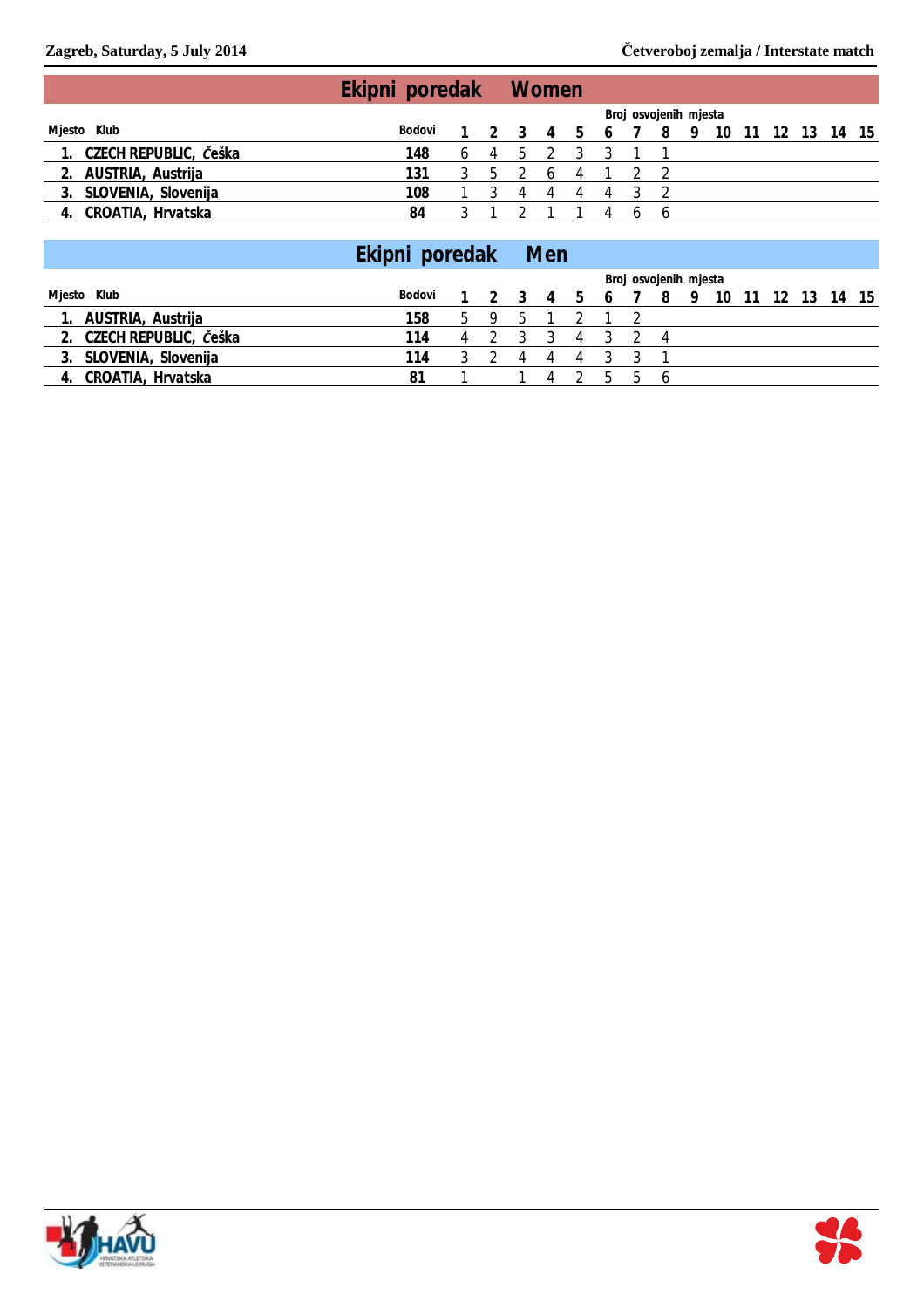|                          | Ekipni poredak sveukupno muški i žene |        |      |              |    |    |     |              |   |                       |    |                |  |  |
|--------------------------|---------------------------------------|--------|------|--------------|----|----|-----|--------------|---|-----------------------|----|----------------|--|--|
|                          |                                       |        |      |              |    |    |     |              |   | Broj osvojenih mjesta |    |                |  |  |
| Mjesto Klub              |                                       | Bodovi |      |              |    |    |     |              |   | 1 2 3 4 5 6 7 8 9     | 10 | 11 12 13 14 15 |  |  |
| 1. AUSTRIA, Austrija     |                                       | 289    | 8 14 |              |    |    | - 6 |              |   |                       |    |                |  |  |
| 2. CZECH REPUBLIC, Češka |                                       | 262    | - 10 | -6           | -8 | b. |     | <sub>0</sub> |   | - 5                   |    |                |  |  |
| 3. SLOVENIA, Slovenija   |                                       | 222.   | 4    | $\mathbf{b}$ | -8 | 8  | -8  |              | 6 |                       |    |                |  |  |
| 4. CROATIA, Hrvatska     |                                       | 165    | 4    |              |    | ь  |     |              |   |                       |    |                |  |  |

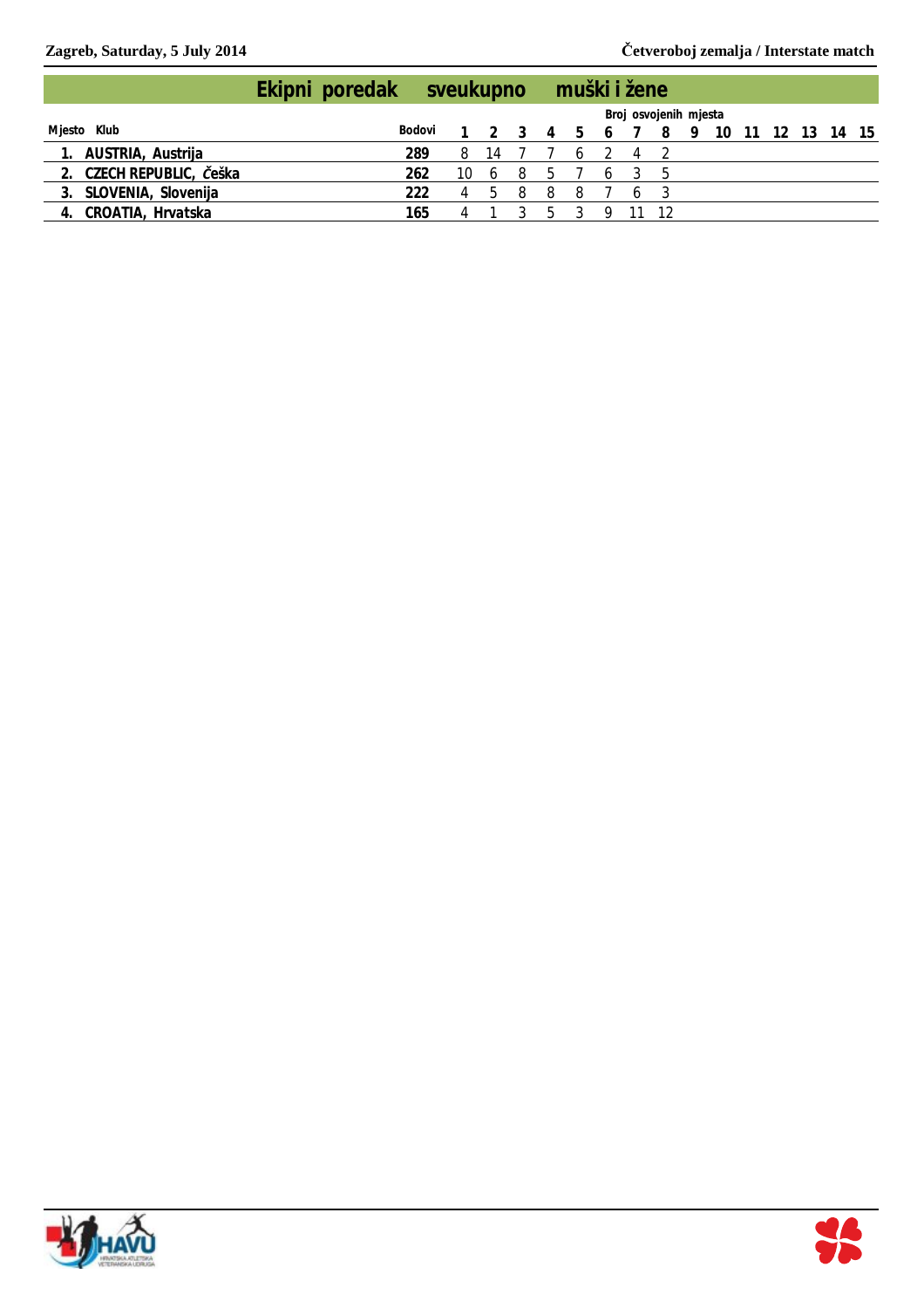|             |                          |        |    |   |    |                   |    | <b>Ekipno</b> |    | Women                                                                       |    |     |    |    |    |  |  |  |  |
|-------------|--------------------------|--------|----|---|----|-------------------|----|---------------|----|-----------------------------------------------------------------------------|----|-----|----|----|----|--|--|--|--|
| Class. Team |                          | Points |    |   |    |                   |    |               |    | 100m 400m 1500m Dalj Vis Trosko Motka Kugla Disk Koplje-Kladivo Gira 4x100m |    |     |    |    |    |  |  |  |  |
|             | <b>1. CZECH REPUBLIC</b> | 148    | 15 | 6 | 14 | -5                | 10 | 11            | 8  | 13                                                                          | 11 | 14  | 14 | 11 | 16 |  |  |  |  |
|             | 2. AUSTRIA               | 131    | -8 | 8 | 11 | $12 \overline{ }$ | 8  |               | 11 | -9                                                                          | 13 | 9   | 12 | 11 | 12 |  |  |  |  |
|             | 3. SLOVENIA              | 108    | 5  |   |    | 11                | 11 | -9            | 8  | 8                                                                           | 8  | 8   |    |    | 4  |  |  |  |  |
|             | 4. CROATIA               | 84     | -8 |   | 4  | 8                 |    | 9             | 8  | 6                                                                           | 4  | . ხ | 3  | 3  | -8 |  |  |  |  |

|             |                   |        |    |    |                                                                             |    |                   | <b>Ekipno</b> Men |    |    |                  |    |    |             |    |  |  |  |  |
|-------------|-------------------|--------|----|----|-----------------------------------------------------------------------------|----|-------------------|-------------------|----|----|------------------|----|----|-------------|----|--|--|--|--|
| Class. Team |                   | Points |    |    | 100m 400m 1500m Dalj Vis Trosko Motka Kugla Disk Koplje-Kladivo Gira 4x100m |    |                   |                   |    |    |                  |    |    |             |    |  |  |  |  |
|             | 1. AUSTRIA        | 158    | 13 | 11 | -9                                                                          | 13 | 13                | 12                | 9  | -9 | 14               | 13 | 15 | 15          | 12 |  |  |  |  |
|             | 2. CZECH REPUBLIC | 114    | 4  | 3  | 9                                                                           |    | $12 \overline{ }$ | 11                | 15 | 14 | 12 <sup>12</sup> | 5  |    | 8           | -8 |  |  |  |  |
|             | 3. SLOVENIA       | 114    | 13 | 13 | 10                                                                          | 11 | 8                 | 10                | 6  | 9  | 5 <sup>5</sup>   | 13 | 8  | 8           |    |  |  |  |  |
|             | 4. CROATIA        | 81     | 6  | 9  | 8                                                                           | 6. | 2                 | 3                 | 6  | 4  | $5^{\circ}$      | 5  |    | $5^{\circ}$ | 16 |  |  |  |  |



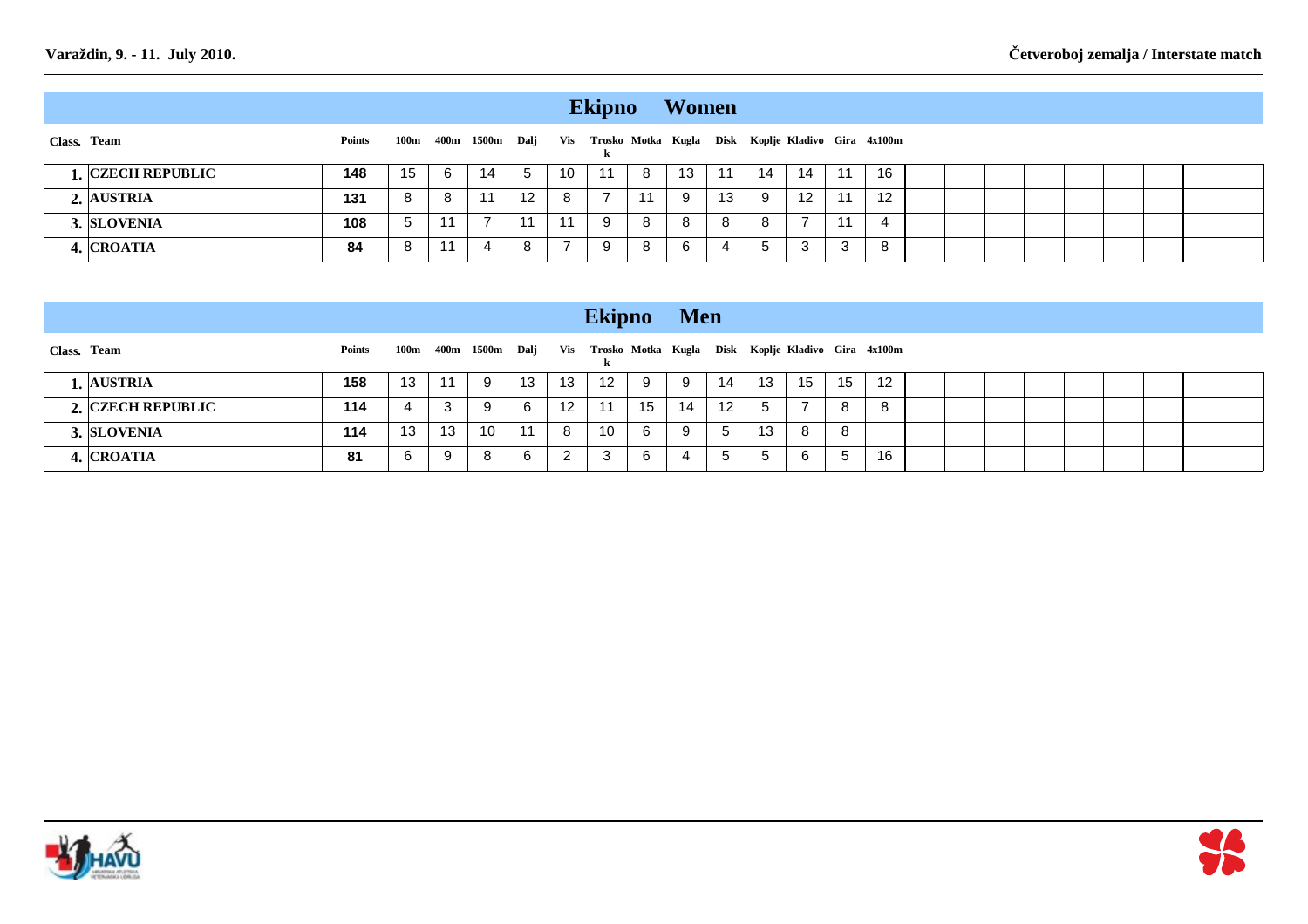### **Najbolji atletičar po IAAF tablicama Muški**

| 1.         | <b>Heimo VIERTBAUER</b>  |      | 1943 AUT Austria, Austrija                   | Bacanje kladiva | Men | 4kg    | 52,85   | 1204 |
|------------|--------------------------|------|----------------------------------------------|-----------------|-----|--------|---------|------|
| 2.         | <b>Antonin HADINGER</b>  | 1951 | CZE Czech Republic, Češka Skok s motkom      |                 | Men |        | 3,70    | 1197 |
| 3.         | <b>Hans LINDNER</b>      | 1959 | AUT Austria, Austrija                        | Bacanje kladiva | Men | 6kg    | 58,41   | 1191 |
| 4.         | <b>Bedrich RECHKA</b>    | 1950 | CZE Czech Republic, Češka Bacanje kugle      |                 | Men | 5kg    | 14,38   | 1170 |
| 5.         | <b>Jaroslav LORENC</b>   | 1953 | CZE Czech Republic, Češka Skok u vis         |                 | Men |        | 1,63    | 1138 |
| 6.         | Drago NIKOLIČ            | 1951 | SLO Slovenia, Slovenija                      | 400 m           | Men |        | 58,43   | 1121 |
| 7.         | <b>Adi VIDMAJER</b>      | 1942 | SLO Slovenia, Slovenija                      | Bacanje kladiva | Men | 4kg    | 46,94   | 1113 |
| 8.         | Dražen GOIĆ              |      | 1943 CRO Croatia, Hrvatska                   | Bacanje kladiva | Men | 4kg    | 48,78   | 1108 |
| 9.         | <b>Helmut LANG</b>       |      | 1940 AUT Austria, Austrija                   | Bacanje diska   | Men | 1kg    | 41,80   | 1093 |
| 10.        | Zdenek VAŠATA            | 1930 | CZE Czech Republic, Češka Bacanje kladiva    |                 | Men | 3kg    | 34,09   | 1086 |
| 11.        | <b>Zdenek BENEK</b>      | 1931 | CZE Czech Republic, Češka Bacanje kladiva    |                 | Men | 3kg    | 34,79   | 1074 |
| 12.        | <b>Hans MIEKAUTSCH</b>   |      | 1937 AUT Austria, Austrija                   | Skok u vis      | Men |        | 1,33    | 1073 |
| 13.        | <b>Gunter GASPAR</b>     |      | 1966 AUT Austria, Austrija                   | Skok u vis      | Men |        | 1,81    | 1073 |
| 14.        | Miloš GRYC               | 1949 | CZE Czech Republic, Češka Bacanje diska      |                 | Men | 1kg    | 48,51   | 1063 |
| 15.        | <b>Engelbert STAMPFL</b> |      | 1959 AUT Austria, Austrija                   | Bacanje kugle   | Men | 6kg    | 14,57   | 1062 |
| 16.        | <b>Ivo STRNAD</b>        | 1951 | CZE Czech Republic, Češka Skok s motkom      |                 | Men |        | 3,30    | 1043 |
| 17.        | Robert TERŠEK            | 1970 | SLO Slovenia, Slovenija                      | Bacanje koplja  | Men | 800g   | 60,13   | 1041 |
| 18.        | Milosav ŠIMŠIČ           | 1960 | SLO Slovenia, Slovenija                      | Skok u dalj     | Men |        | 5,56    | 1033 |
| 19.        | Zdenek VAŠATA            | 1930 | CZE Czech Republic, Češka Bacanje kugle      |                 | Men | 3kg    | 8,64    | 1031 |
| 20.        | <b>Georg WERTHNER</b>    |      | 1956 AUT Austria, Austrija                   | Troskok         | Men |        | 11,26   | 1020 |
| 21.        | <b>Wolfgang GOSCHL</b>   |      | 1964 AUT Austria, Austrija                   | 400 m           | Men |        | 54,34   | 1017 |
| 22.        | <b>Engelbert STAMPFL</b> |      | 1959 AUT Austria, Austrija                   | Bacanje diska   | Men | 1,5kg  | 48,98   | 1013 |
| 23.        | <b>Marijan DEVETAK</b>   | 1946 | SLO Slovenia, Slovenija                      | Bacanje kugle   | Men | 5kg    | 11,41   | 1003 |
| 24.        | <b>Georg WERTHNER</b>    |      | 1956 AUT Austria, Austrija                   | Bacanje koplja  | Men | 700g   | 43,86   | 988  |
| 25.        | <b>Manfred BAULY</b>     |      | 1955 AUT Austria, Austrija                   | Bacanje koplja  | Men | 700g   | 42,59   | 977  |
| 26.        | <b>Jure NOVAK</b>        | 1949 | SLO Slovenia, Slovenija                      | Skok u vis      | Men |        | 1,42    | 972  |
| 27.        | <b>Ivo STRNAD</b>        | 1951 | CZE Czech Republic, Češka Skok u vis         |                 | Men |        | 1,45    | 972  |
| 28.        | <b>Franz HOLLAUF</b>     | 1961 | AUT Austria, Austrija                        | Skok u dalj     | Men |        | 5,48    | 971  |
| 29.        | Dušan KOREN              | 1955 | SLO Slovenia, Slovenija                      | Bacanje koplja  | Men | 700g   | 42,36   | 971  |
| 30.        | <b>Franz HOHL</b>        |      | 1948 AUT Austria, Austrija                   | 100 m           | Men | $-0,2$ | 13,46   | 968  |
| 31.        | <b>Miki PRSTEC</b>       |      | 1956 SLO Slovenia, Slovenija                 | Bacanje kugle   | Men | 6kg    | 12,31   | 952  |
| 32.        | <b>Hans MIEKAUTSCH</b>   |      | 1937 AUT Austria, Austrija                   | Skok u dalj     | Men |        | 3,91    | 948  |
| 33.        | <b>Marjan KERIN</b>      |      | 1948 SLO Slovenia, Slovenija                 | Bacanje kladiva | Men | 5kg    | 40,50   | 942  |
| 34.        | Drago NIKOLIČ            | 1951 | SLO Slovenia, Slovenija                      | 100 m           | Men | $-0,2$ | 13,25   | 940  |
| 248<br>35. | <b>Milan SERAFIN</b>     | 1965 | CZE Czech Republic, Češka                    | 1500 m          | Men |        | 4:23,27 | 936  |
| 36.        | Marko SLUGA              | 1935 | SLO Slovenia, Slovenija                      | Skok u vis      | Men |        | 1,21    | 927  |
| 37.        | <b>Drago PIPAN</b>       | 1951 | SLO Slovenia, Slovenija                      | Troskok         | Men |        | 9,88    | 925  |
| 38.        | <b>Božo HIMELRAJH</b>    |      | 1962 SLO Slovenia, Slovenija                 | 100 m           | Men | $-0,2$ | 12,26   | 922  |
| 39.        | Berislav ZETIĆ           | 1961 | CRO Croatia, Hrvatska                        | Skok u dalj     | Men |        | 5,24    | 904  |
| 40.        | Kruno LEDIĆ              |      | 1964 CRO Croatia, Hrvatska                   | 400 m           | Men |        | 56,13   | 903  |
| 41.        | Petr ERLEBACH            | 1961 | CZE Czech Republic, Češka Bacanje koplja     |                 | Men | 700g   | 44,06   | 900  |
| 42.        | Dragan MUSTAPIĆ          |      | 1963 CRO Croatia, Hrvatska                   | Bacanje kugle   | Men | 6kg    | 13,30   | 899  |
| 43.<br>718 | <b>Alois EGGER</b>       |      | 1956 AUT Austria, Austrija                   | 1500 m          | Men |        | 4:48,19 | 898  |
| 44.        | <b>Josef VONAŠEK</b>     | 1937 | CZE Czech Republic, Češka Troskok            |                 | Men |        | 8,03    | 894  |
| 45.        | <b>Edi GONAUS</b>        |      | 1970 AUT Austria, Austrija                   | 100 m           | Men | $-0,2$ | 11,81   | 892  |
| 46.        | <b>Christian HOSER</b>   |      | 1966 AUT Austria, Austrija                   | Skok s motkom   | Men |        | 3,70    | 891  |
| 47.        | Jiri ŠOLAR               |      | 1954 CZE Czech Republic, Češka Bacanje diska |                 | Men | 1kg    | 45,51   | 889  |



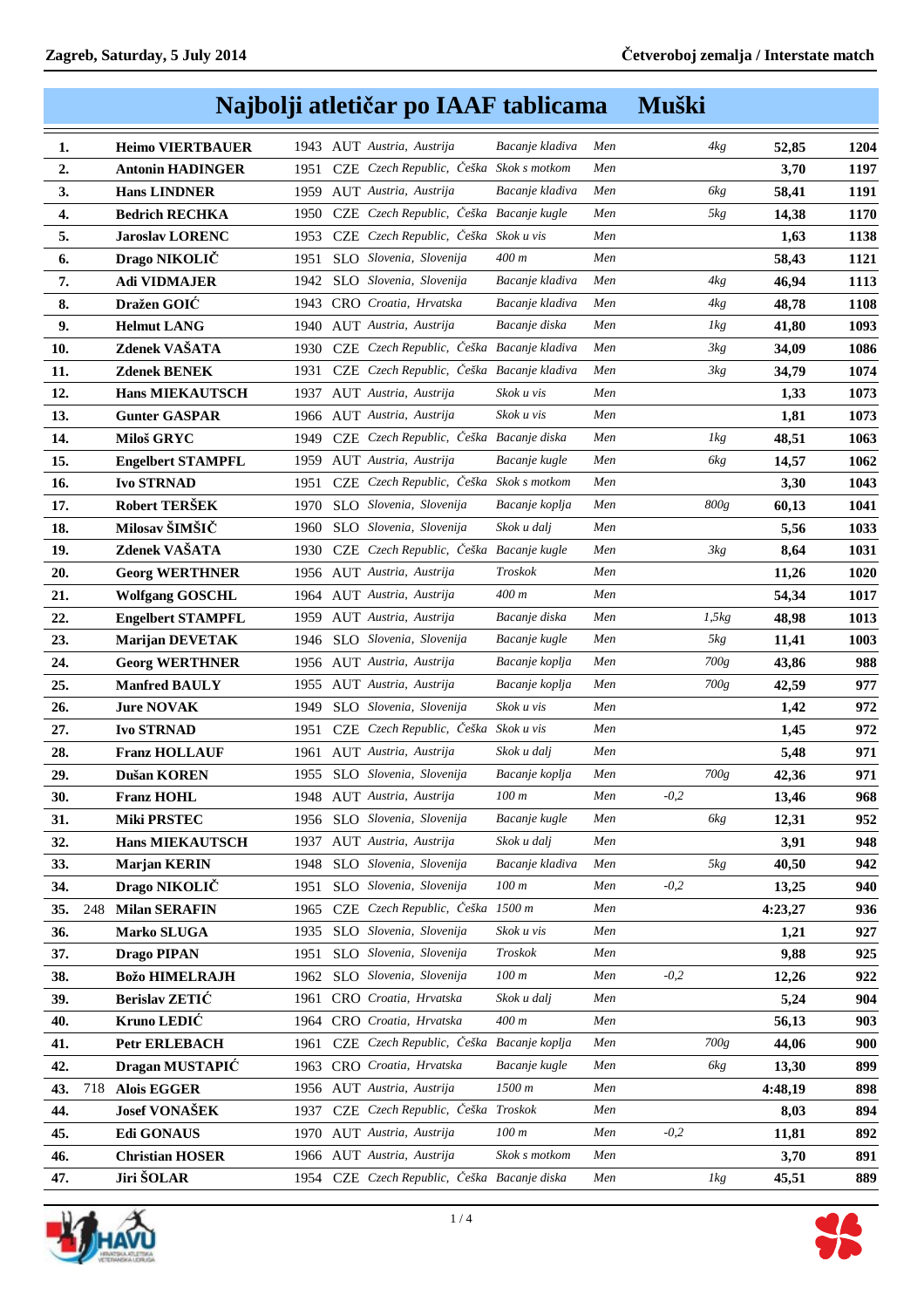| 48. |     | <b>Slaven ŽIMBREK</b>     |      | 1964 CRO Croatia, Hrvatska               | 100 m           | Men | $-0,2$ |        | 12,25   | 883 |
|-----|-----|---------------------------|------|------------------------------------------|-----------------|-----|--------|--------|---------|-----|
| 49. |     | Jan RUBEŠ                 | 1942 | CZE Czech Republic, Češka Skok u dalj    |                 | Men |        |        | 3,99    | 881 |
| 50. |     | <b>Manfred BAULY</b>      |      | 1955 AUT Austria, Austrija               | Bacanje kugle   | Men |        | 6kg    | 10,93   | 877 |
| 51. |     | Dubravko BRDOVČAK         | 1978 | CRO Croatia, Hrvatska                    | Bacanje kugle   | Men |        | 7,26kg | 15,86   | 874 |
| 52. |     | <b>Franc JUVAN</b>        | 1948 | SLO Slovenia, Slovenija                  | Skok u dalj     | Men |        |        | 4,24    | 871 |
| 53. |     | <b>Josef VONAŠEK</b>      | 1937 | CZE Czech Republic, Češka Skok u dalj    |                 | Men |        |        | 3,67    | 856 |
| 54. |     | Željko VRBANC             | 1957 | CRO Croatia, Hrvatska                    | Skok s motkom   | Men |        |        | 3,10    | 848 |
| 55. |     | <b>Marjan KERIN</b>       | 1948 | SLO Slovenia, Slovenija                  | Bacanje diska   | Men |        | 1kg    | 37,59   | 835 |
| 56. |     | <b>Bohumil HOVORKA</b>    | 1952 | CZE Czech Republic, Češka Troskok        |                 | Men |        |        | 9,52    | 824 |
| 57. |     | Marko BOŽIČEK             | 1962 | SLO Slovenia, Slovenija                  | 400 m           | Men |        |        | 59,10   | 821 |
| 58. |     | <b>Franz HOLLAUF</b>      | 1961 | AUT Austria, Austrija                    | Troskok         | Men |        |        | 10,80   | 819 |
| 59. |     | Dean ŠROT                 | 1970 | SLO Slovenia, Slovenija                  | Troskok         | Men |        |        | 12,12   | 818 |
| 60. |     | Damir LUDVIG              | 1961 | CRO Croatia, Hrvatska                    | Bacanje diska   | Men |        | 1,5kg  | 40,15   | 806 |
| 61. |     | <b>Christian HOSER</b>    |      | 1966 AUT Austria, Austrija               | 400 m           | Men |        |        | 57,37   | 801 |
| 62. |     | <b>Berislav ZETIC</b>     | 1961 | CRO Croatia, Hrvatska                    | Troskok         | Men |        |        | 10,67   | 801 |
| 63. |     | <b>Nenad VARDA</b>        | 1979 | CRO Croatia, Hrvatska                    | Skok u dalj     | Men |        |        | 6,05    | 786 |
| 64. |     | Dragan MUSTAPIĆ           | 1963 | CRO Croatia, Hrvatska                    | Bacanje diska   | Men |        | 1,5kg  | 40,43   | 775 |
| 65. |     | Siniša BRADIĆ             | 1975 | CRO Croatia, Hrvatska                    | Bacanje koplja  | Men |        | 800g   | 49,52   | 772 |
| 66. |     | <b>Goran JAVOREK</b>      | 1974 | CRO Croatia, Hrvatska                    | Bacanje koplja  | Men |        | 800g   | 49,44   | 771 |
| 67. |     | <b>Antonin KABELE</b>     | 1935 | CZE Czech Republic, Češka 100 m          |                 | Men | $-0,2$ |        | 16,21   | 769 |
| 68. | 737 | <b>Robert LENDARO</b>     | 1970 | SLO Slovenia, Slovenija                  | 1500 m          | Men |        |        | 4:28,91 | 768 |
| 69. |     | 256 Ivan ANDROIC          | 1970 | CRO Croatia, Hrvatska                    | 1500 m          | Men |        |        | 4:27,20 | 765 |
| 70. |     | Zvonko HORVATIĆ           | 1961 | CRO Croatia, Hrvatska                    | 400 m           | Men |        |        | 1:00,78 | 765 |
| 71. |     | Mišo MATIJEVIČ            | 1971 | SLO Slovenia, Slovenija                  | Skok s motkom   | Men |        |        | 3,50    | 758 |
| 72. |     | <b>Reinhold HEIDINGER</b> | 1950 | AUT Austria, Austrija                    | Skok s motkom   | Men |        |        | 2,60    | 736 |
| 73. |     | <b>Bohumil HOVORKA</b>    | 1952 | CZE Czech Republic, Ceška Bacanje koplja |                 | Men |        | 600g   | 33,39   | 725 |
| 74. |     | <b>Nenad NOVAK</b>        | 1974 | CRO Croatia, Hrvatska                    | 100 m           | Men | $-0,2$ |        | 12,14   | 723 |
| 75. |     | <b>Jure NOVAK</b>         | 1949 | SLO Slovenia, Slovenija                  | Bacanje diska   | Men |        | 1kg    | 33,50   | 723 |
| 76. | 683 | Valentin ČESNIK           | 1968 | SLO Slovenia, Slovenija                  | 1500 m          | Men |        |        | 4:38,30 | 715 |
| 77. |     | Damir PUŠELJ              | 1962 | CRO Croatia, Hrvatska                    | Skok u vis      | Men |        |        | 1,42    | 710 |
| 78. |     | 699 Vladimir VRANEŠA      |      | 1949 CRO Croatia, Hrvatska               | 1500 m          | Men |        |        | 5:33,32 | 685 |
| 79. |     | <b>Antonin JANKOVSKY</b>  |      | 1942 CZE Czech Republic, Češka 400 m     |                 | Men |        |        | 1:15,67 | 664 |
| 80. |     | <b>Mladen SRAGA</b>       |      | 1964 CRO Croatia, Hrvatska               | Bacanje kladiva | Men |        | 7,26kg | 34,21   | 664 |
| 81. | 257 | <b>Romn BRZESOVSKY</b>    |      | 1964 AUT Austria, Austrija               | 1500 m          | Men |        |        | 4:50,67 | 661 |
| 82. | 690 | <b>Petr MOTALEK</b>       | 1961 | CZE Czech Republic, Češka 1500 m         |                 | Men |        |        | 5:00,42 | 660 |
| 83. |     | <b>Josef KRAL</b>         | 1968 | CZE Czech Republic, Češka 100 m          |                 | Men | $-0,2$ |        | 12,88   | 643 |
| 84. |     | Damjan GRIL               | 1967 | SLO Slovenia, Slovenija                  | Skok s motkom   | Men |        |        | 3,00    | 637 |
| 85. |     | Damir PUŠELJ              | 1962 | CRO Croatia, Hrvatska                    | Troskok         | Men |        |        | 9,42    | 614 |
| 86. |     | <b>Nenad VARDA</b>        | 1979 | CRO Croatia, Hrvatska                    | Skok s motkom   | Men |        |        | 3,00    | 495 |
| 87. |     | <b>Ladislav BRETT</b>     |      | 1949 CZE Czech Republic, Češka 400 m     |                 | Men |        |        | 1:14,52 | 482 |

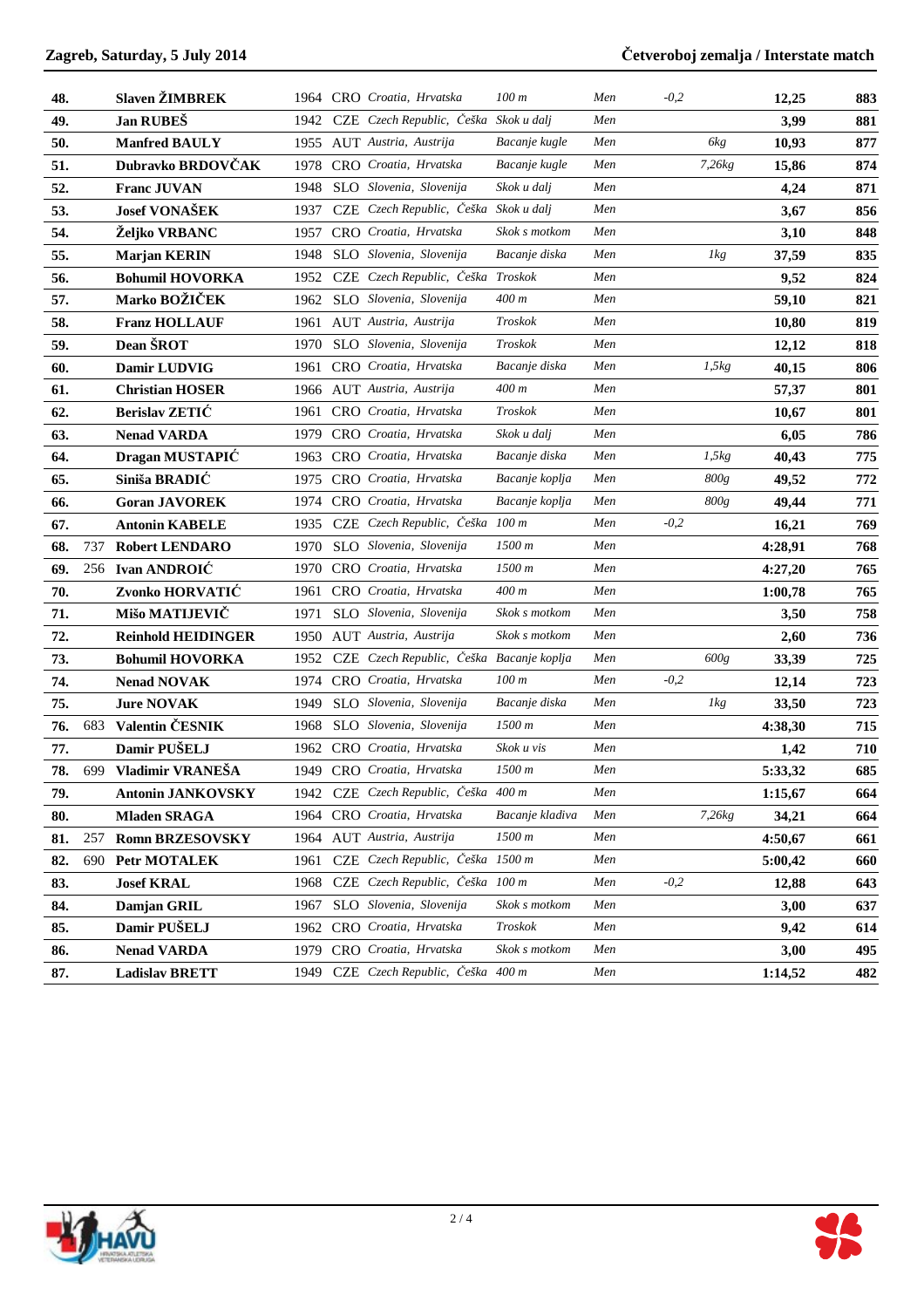## **Najbolji atletičar po IAAF tablicama Žene**

| 1.  |     | <b>Marianne MAIER</b>     |      | 1942 AUT Austria, Austrija               | Bacanje kugle  | Women |        | 3kg    | 10,19   | 1303        |
|-----|-----|---------------------------|------|------------------------------------------|----------------|-------|--------|--------|---------|-------------|
| 2.  |     | Jarmila KLIMEŠOVA         | 1947 | CZE Czech Republic, Češka Bacanje koplja |                | Women |        | 400g   | 29,76   | 1153        |
| 3.  |     | <b>Marianne MAIER</b>     | 1942 | AUT Austria, Austrija                    | Skok u dalj    | Women |        |        | 3,58    | 1089        |
| 4.  |     | Jarmila KLIMEŠOVA         | 1947 | CZE Czech Republic, Češka Bacanje kugle  |                | Women |        | 3kg    | 9,83    | 1089        |
| 5.  |     | Marjeta ČAD               | 1948 | SLO Slovenia, Slovenija                  | Skok u vis     | Women |        |        | 1,18    | <b>1060</b> |
| 6.  |     | <b>Renata NOVOSEL</b>     | 1967 | CRO Croatia, Hrvatska                    | Skok u dalj    | Women |        |        | 4,97    | 1043        |
| 7.  |     | <b>Renata NOVOSEL</b>     | 1967 | CRO Croatia, Hrvatska                    | 400 m          | Women |        |        | 1:02,46 | 1020        |
| 8.  |     | Jana FRABŠOVA             | 1964 | CZE Czech Republic, Češka 100 m          |                | Women | $-1,2$ |        | 13,76   | 1002        |
| 9.  |     | Ana MRČIĆ                 | 1967 | CRO Croatia, Hrvatska                    | Troskok        | Women |        |        | 10,67   | 1001        |
| 10. |     | <b>Berta TISCHLINGER</b>  | 1934 | AUT Austria, Austrija                    | Skok u vis     | Women |        |        | 0,97    | <b>1000</b> |
| 11. |     | Mojca BREGANSKI           | 1969 | SLO Slovenia, Slovenija                  | Skok u dalj    | Women |        |        | 4,93    | 996         |
| 12. |     | Ana JERMAN                | 1952 | SLO Slovenia, Slovenija                  | 400 m          | Women |        |        | 1:13,78 | 990         |
| 13. | 239 | <b>Miriam STEWARTOVA</b>  | 1964 | CZE Czech Republic, Češka 1500 m         |                | Women |        |        | 5:11,60 | 975         |
| 14. |     | Jasminka HUSIC            |      | 1970 AUT Austria, Austrija               | 400 m          | Women |        |        | 1:03,01 | 974         |
| 15. |     | Erika ZAPALOVA            | 1966 | CZE Czech Republic, Češka 400 m          |                | Women |        |        | 1:05,02 | 961         |
| 16. |     | Desa ČALASAN              | 1970 | SLO Slovenia, Slovenija                  | Skok u dalj    | Women |        |        | 4,76    | 951         |
| 17. | 477 | <b>Michaela ZWERGER</b>   |      | 1966 AUT Austria, Austrija               | 1500 m         | Women |        |        | 5:10,74 | 945         |
| 18. |     | Jaroslava VANEČKOVA       | 1977 | CZE Czech Republic, Češka Troskok        |                | Women |        |        | 11,77   | 938         |
| 19. |     | Zvonka BLATNIK            | 1961 | SLO Slovenia, Slovenija                  | 400 m          | Women |        |        | 1:09,55 | 934         |
| 20. |     | <b>Renate SCHADEN</b>     | 1939 | AUT Austria, Austrija                    | Skok u dalj    | Women |        |        | 3,00    | 931         |
| 21. |     | Ivona JERKOVIĆ            |      | 1976 CRO Croatia, Hrvatska               | Skok s motkom  | Women |        |        | 3,50    | 922         |
| 22. |     | <b>Brigitta HESCH</b>     | 1979 | AUT Austria, Austrija                    | Skok s motkom  | Women |        |        | 3,60    | 919         |
| 23. |     | Zuzana PUMPRLOVA          | 1960 | CZE Czech Republic, Češka Skok u dalj    |                | Women |        |        | 4,07    | 919         |
| 24. |     | 510 Libuše VLACHYNSKA     | 1962 | CZE Czech Republic, Češka 1500 m         |                | Women |        |        | 5:30,67 | 914         |
| 25. |     | Zuzana PUMPRLOVA          | 1960 | CZE Czech Republic, Češka Skok u vis     |                | Women |        |        | 1,27    | 911         |
| 26. |     | Miloslava ROČNAKOVA       | 1945 | CZE Czech Republic, Češka Bacanje kugle  |                | Women |        | 3kg    | 7,59    | 907         |
| 27. |     | Irena VLAHINIĆ            | 1976 | CRO Croatia, Hrvatska                    | Skok u vis     | Women |        |        | 1,52    | 901         |
| 28. |     | Desa ČALASAN              | 1970 | SLO Slovenia, Slovenija                  | Bacanje koplja | Women |        | 600g   | 34,85   | 897         |
| 29. |     | <b>Blanka VYKYDALOVA</b>  | 1956 | CZE Czech Republic, Češka Skok u vis     |                | Women |        |        | 1,18    | 891         |
| 30. |     | Erika ZAPALOVA            |      | 1966 CZE Czech Republic, Češka 100 m     |                | Women | $-1,2$ |        | 14,20   | 886         |
| 31. |     | <b>Branka GRAIĆ</b>       |      | 1956 CRO Croatia, Hrvatska               | 100 m          | Women | $-1,2$ |        | 15,37   | 883         |
| 32. |     | <b>Karmella MICHLFEIT</b> |      | 1949 AUT Austria, Austrija               | 100 m          | Women | $-1,2$ |        | 16,48   | 881         |
| 33. |     | <b>Mira PUHAR</b>         | 1938 | SLO Slovenia, Slovenija                  | Skok u vis     | Women |        |        | 0,94    | 881         |
| 34. |     | Ana MRČIĆ                 | 1967 | CRO Croatia, Hrvatska                    | Skok u vis     | Women |        |        | 1,36    | 881         |
| 35. |     | Zvonka BLATNIK            | 1961 | SLO Slovenia, Slovenija                  | 100 m          | Women | $-1,2$ |        | 14,99   | 870         |
| 36. |     | Mojca BREGANSKI           | 1969 | SLO Slovenia, Slovenija                  | Troskok        | Women |        |        | 9,91    | 864         |
| 37. |     | <b>Mira PUHAR</b>         | 1938 | SLO Slovenia, Slovenija                  | Bacanje kugle  | Women |        | 2kg    | 5,92    | 855         |
| 38. |     | Marija SRAGA              |      | 1936 CRO Croatia, Hrvatska               | Bacanje kugle  | Women |        | 2kg    | 5,53    | 844         |
| 39. |     | Jasminka HUSIC            |      | 1970 AUT Austria, Austrija               | 100 m          | Women | $-1,2$ |        | 14,17   | 844         |
| 40. |     | Ivona JERKOVIĆ            |      | 1976 CRO Croatia, Hrvatska               | 100 m          | Women | $-1,2$ |        | 13,51   | 833         |
| 41. |     | Senka KOLOVRAT FRLIĆ      | 1969 | CRO Croatia, Hrvatska                    | 400 m          | Women |        |        | 1:09,20 | 817         |
| 42. |     | Daniela ŠKOPKOVA          | 1948 | CZE Czech Republic, Češka Bacanje koplja |                | Women |        | 400g   | 21,80   | 813         |
| 43. |     | <b>Renate SCHADEN</b>     |      | 1939 AUT Austria, Austrija               | Bacanje koplja | Women |        | 400g   | 16,66   | 802         |
| 44. |     | <b>Brigitta HESCH</b>     | 1979 | AUT Austria, Austrija                    | Troskok        | Women |        |        | 10,85   | 800         |
| 45. |     | <b>Berta TISCHLINGER</b>  | 1934 | AUT Austria, Austrija                    | Bacanje diska  | Women |        | 0,75kg | 16,19   | 787         |
| 46. |     | Alena RYCHNOVA            | 1966 | CZE Czech Republic, Češka Skok u dalj    |                | Women |        |        | 3,96    | 787         |
| 47. |     | Alena RYCHNOVA            |      | 1966 CZE Czech Republic, Češka Troskok   |                | Women |        |        | 8,82    | 786         |